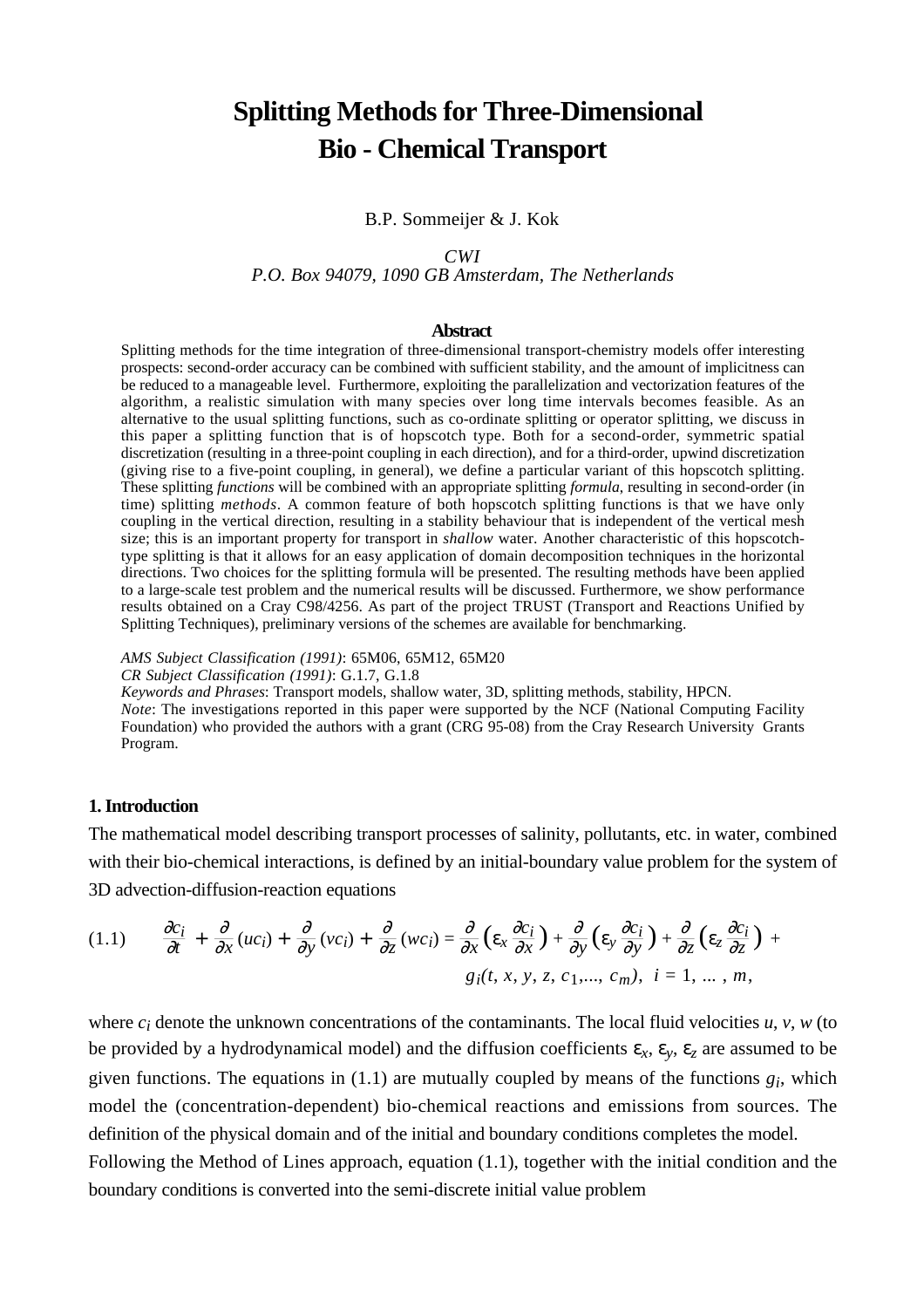(1.2) 
$$
\frac{dC(t)}{dt} = F(t, C(t)) := H(t, C(t)) + G(t, C(t)), C(t_0) = C_0.
$$

Here, C is a vector of dimension  $mN$  containing the  $m$  concentrations  $c_i$  at the total number of  $N := N_x N_y N_z$  grid points  $(N_x, N_y,$  and  $N_z$  denote the number of grid points in the various spatial directions, respectively). The term  $H(t, C(t))$  originates from the discretization of the advectiondiffusion terms (including the boundary conditions), and  $G(t, C(t))$  is the discrete analogue of the reaction terms and emissions. Finally,  $C_0$  contains the initial values.

Since the functions  $H$  and  $G$  have quite a different origin, they give rise to a completely different coupling of the unknowns: in  $H$  the concentrations of the various species are uncoupled, but there is of course a coupling in space, due to the underlying spatial differential operators. In *G*, on the other hand, we have in each grid point a local coupling of the concentrations. Another observation is that *H* is linear in *C*, whereas *G* is usually nonlinear.

These observations should be taken into account in selecting a suitable time integration method. In this context, 'suitable' means that the method should have the following properties:

- (i) *sufficient stability*; in the present application, we are primarily concerned with transport in *shallow* seas, resulting in small values for the mesh size in the vertical direction. As a consequence, stiffness is introduced into the discrete system (1.2). This observation excludes the use of fully explicit methods, since the stability requirements would force the method to take unrealistically small time steps. One possibility to avoid these stability problems is to select a fully implicit method. However, the different nature of  $H$  and  $G$ , as well as the fact that we are dealing with *three* spatial dimensions, result in a complicated coupling in the right-hand side function *F*, and hence in the corresponding Jacobian. As a result, the linear algebra problem to solve the implicit relations is extremely large. This aspect leads us to the second requirement:
- (ii) *manageable level of computational effort*; based on the above observation, we strive for a reduction of the amount of implicitness, while maintaining sufficient stability. Especially, the *coupling* in the systems that have to be solved should be modest. For this item it is also relevant to mention that good vectorization and parallelization properties are

indispensable to reduce the computational effort.

- (iii) *realistic accuracy*; in this PDE context, high precision results (e.g., produced by high order methods) are usually not necessary. On the other hand, since predictions over long time periods are an essential part in these kind of simulations, first order accuracy is, in our opinion, too low. Therefore, we restrict our attention to methods that are second order in time.
- (iv) *storage economy*; although present-day computers are equipped with large memories, the nature of flow problems, especially in *three* dimensions, still necessitates a careful selection of an algorithm with respect to its storage requirements. A situation in which we are dealing with  $N = 10^6$  grid points and  $m = 10$  or 20 species, is certainly not unusual.
- (v) *domain decomposition*; in many practical situations, different resolutions in space will be required in various regions of the domain. For example, near the coasts and in estuaries a fine grid is unavoidable to capture the physical phenomena. A natural way to efficiently cope with this demand is to apply a domain decomposition approach, in which the various subdomains are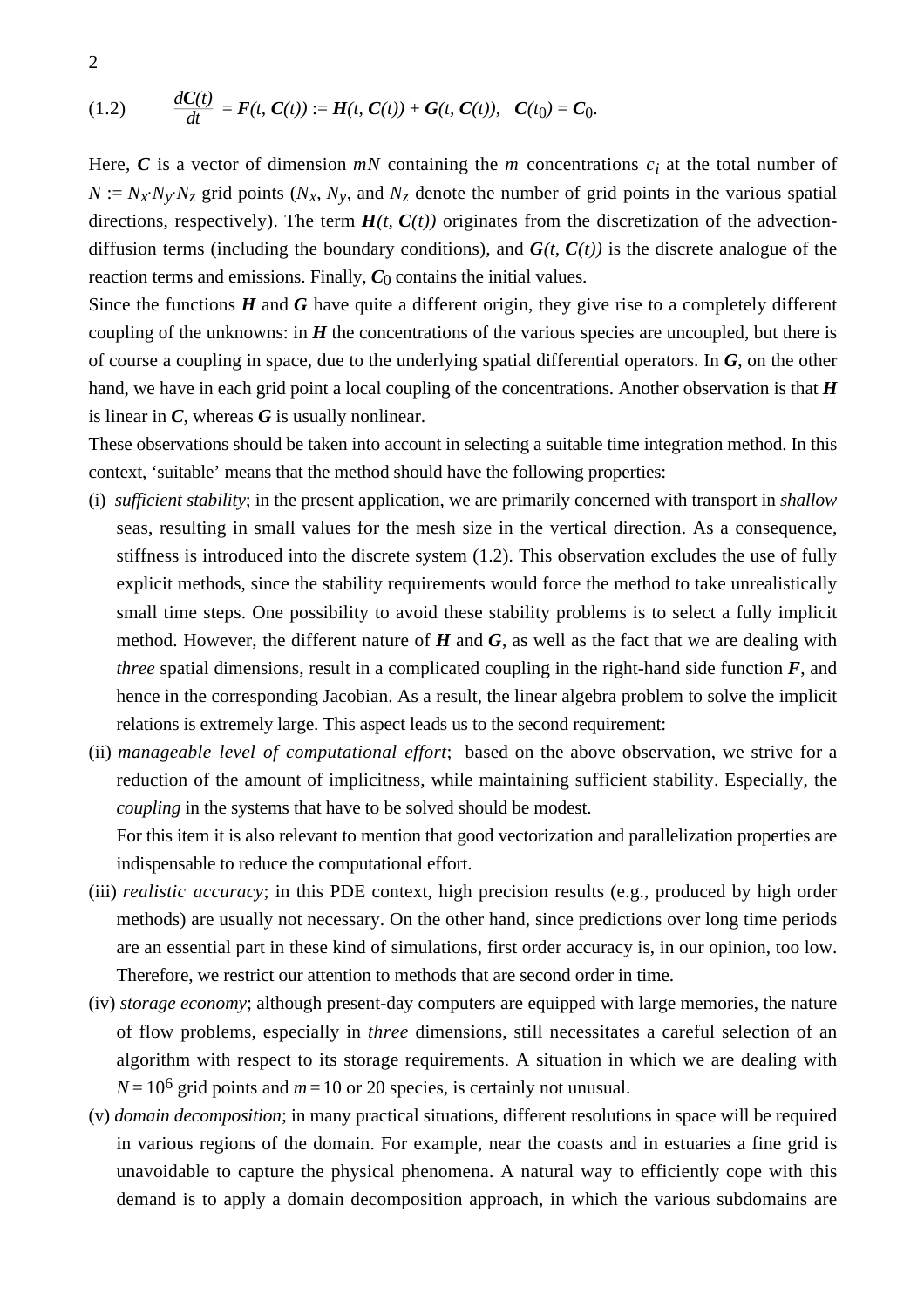discretized with an appropriate resolution. Then the (sub)problems on the various subdomains can be solved in parallel. However, to obtain an efficient process for the overall solution, the coupling of these subproblems should not be too tight, since in that case many iterations would be necessary to match the interface conditions on the boundaries of these subdomains. Therefore, we are aiming at methods that are 'loosely coupled in the horizontal direction'.

The requirements (i) and (ii) lead us to choose a *splitting method*, which is partly explicit and partly implicit. In this way, we can combine the computational simplicity of an explicit method and the sufficient stability properties of an implicit method. Such splitting methods consist of a splitting *function* and a splitting *formula*.

For the splitting formula we will only consider second-order accuracy, as motivated at item (iii) above. As we will see later, the choice of the splitting formula will also depend on the particular splitting function that we use.

Well-known choices for the splitting function are based on 'co-ordinate' (or, dimensional) splitting and operator splitting. In co-ordinate splitting, we create a strong coupling in the horizontal (direction), which conflicts with our requirement (v). By operator splitting we mean that the advection terms and the diffusion terms are treated separately. Since at least one of these terms needs an implicit treatment to satisfy (i), the resulting Jacobian matrix possesses an unpleasant structure, due to the three-dimensional coupling; this would prevent to satisfy condition (ii).

Therefore, we consider in this paper an alternative splitting function, based on the so-called Hopscotch type splitting, which corresponds to a special partitioning of the spatial grid points. The basis of this Hopscotch idea goes back to Gourlay [5]. An important characteristic of the particular Hopscotch type splitting that we have used, is that it gives rise to coupling in the vertical direction only. This is a useful property in shallow water flow problems, since the stiffness in (1.2) is mainly introduced by the discretization in the vertical. The partitioning of the points in each horizontal plane depends on how the differential operators with respect to *x* and *y* have been discretized: if secondorder, central differences are used (resulting in a three-point coupling in both directions), then it suffices to divide the horizontal grid points into two subsets. However, a more sophisticated thirdorder, upwind-biased discretization needs a partitioning into three subsets. Moreover, as we will see, such a splitting function imposes an extra condition on the splitting formula. Combining both types of Hopscotch splitting with appropriate splitting formulae results in splitting methods which were termed Odd-Even Line Hopscotch (OELH) method and Red-Black-White Line Hopscotch (RBWLH) method, respectively.

In [10, 11] the numerical treatment of  $(1.1)$  has been investigated for the case of a single transport equation (i.e.  $m = 1$ ), using the OELH method. In [12] this method was successfully applied to a five-species model ( $m = 5$ ). A theoretical stability analysis can be found in [14]. As a result of these studies we may conclude that the OELH method is sufficiently stable to let the time step be dictated by accuracy considerations and not by the stability condition; furthermore, it allows for a very efficient implementation on (multi) vector processors (exploiting the vectorization capabilities of the Cray C98/4256 resulted in a speed-up factor of about 12 with respect to scalar mode).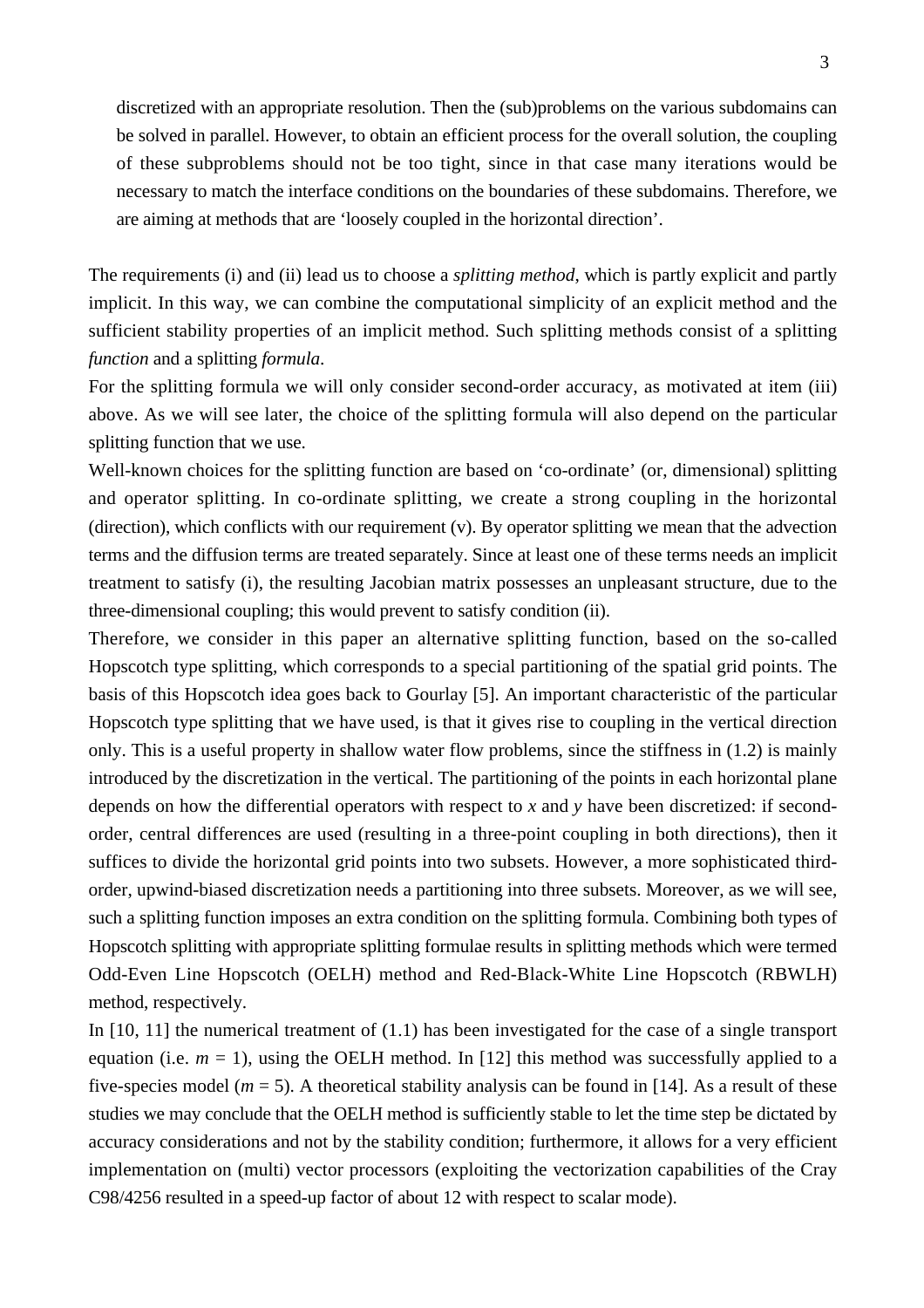The reason to consider upwind discretizations as well, is that unwanted wiggles in the numerical solution could be generated if symmetric discretizations are used for the advection terms. Such wiggles can be suppressed to a large extent by using a third-order upwind discretization. This, however, generally results in a five-point coupling in each direction. As a consequence of this extended stencil, we can no longer apply the odd-even line hopscotch ordering and we have to introduce three groups of grid points (say, red, black and white points). Given this splitting function, the time integration requires a splitting formula which allows for multi-term splitting.

In [7], a survey is given of splitting formulae, possessing this property. Some of these formulae originate from the literature and a few newly constructed ones are presented as well. For the verification of the time-discretization order of these methods, a general framework has been set up in [7]. Starting with a very general class of Runge-Kutta type methods using fractional stages (called RKS methods), the order conditions are easily derived. This approach allows to verify the order of any (one-step) splitting method, however complicated the method may be.

The remainder of the paper is organized as follows. The next section briefly discusses the RKS framework. Both the OELH method and the RBWLH method will be formulated in this format. In Section 3, we will discuss the computational aspects of these methods, taking into account their possibilities for vectorization and parallelization. On the basis of a test example, extensive numerical experiments are presented in Section 4, and, finally, some conclusions are formulated in Section 5.

## **2. Runge-Kutta splitting methods**

In [7] a general framework has been set up to define splitting formulae. The starting point was a Runge-Kutta (RK)-type formula.

Based on the multi-term splitting of the right-hand side function  $\vec{F}$  in (1.2) according to

(2.1) 
$$
F(t, C) = \sum_{k=1}^{G} f_k(t, C),
$$

the RKS formula studied in [7] is of the general form

(2.2) 
$$
Y_0 = C_n,
$$
  
\n
$$
Y_i = Y_{i-1} + \Delta t \sum_{k=1}^{\sigma} \sum_{j=0}^{i} a_{ij}^{(k)} f_k(t_n + \mu_i \Delta t, Y_j), \quad i = 1, ..., s,
$$
  
\n
$$
C_{n+1} = Y_s.
$$

Here, *s* intermediate approximations  $Y_i$  have been introduced, which is a typical approach in RK methods. Furthermore,  $C_n$  and  $C_{n+1}$  represent approximations to the exact solution vector  $C(t)$  at  $t = t_n$  and  $t = t_{n+1}$ , and  $\Delta t$  is the integration step. The parameters  $a_{ij}^{(k)}$  and  $\mu_i$  are free and can be used to give the formula the required numerical properties, such as stability and order of consistency.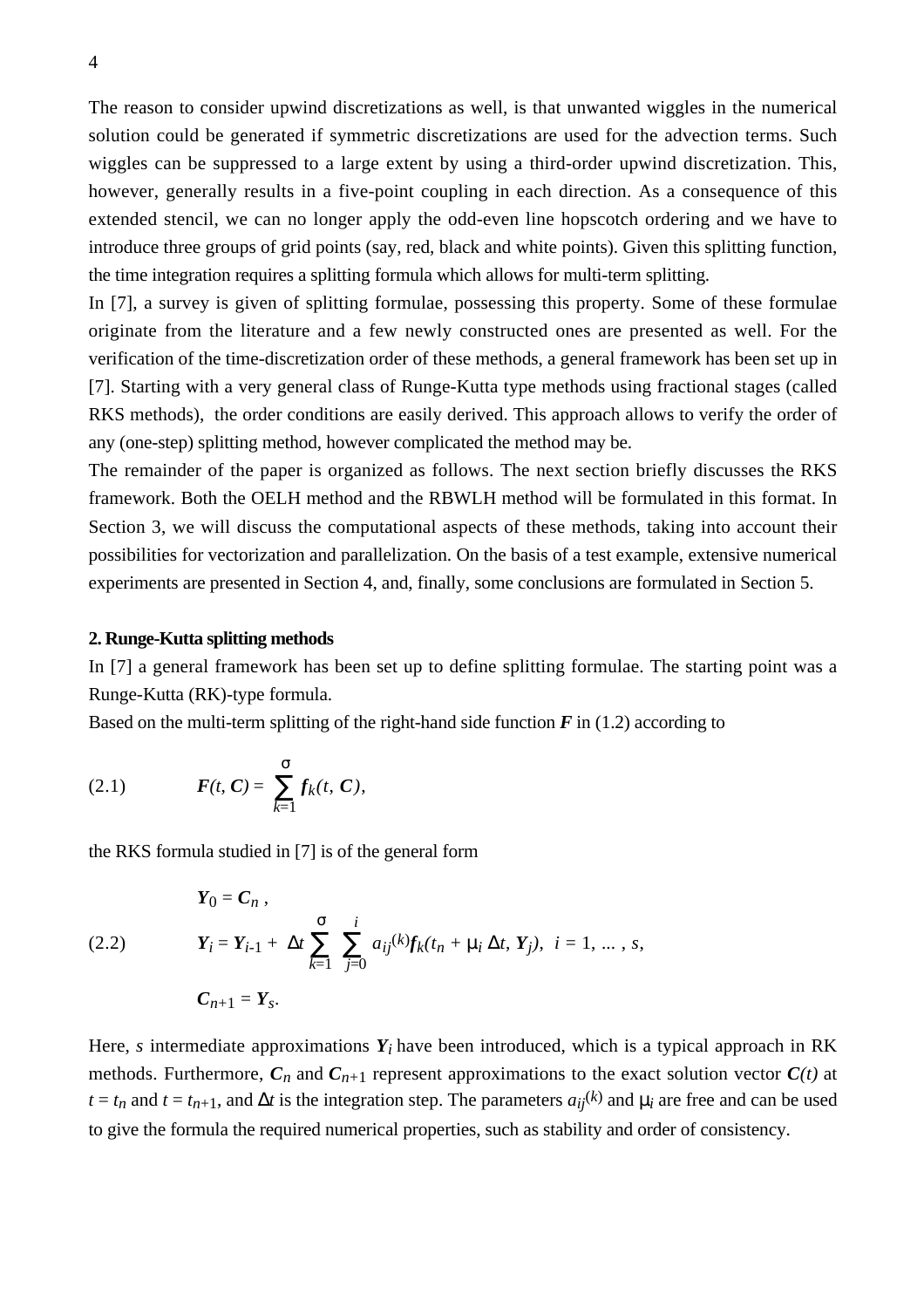The order conditions are easy to verify using the relations derived in [7] (see also [6]). For the stability we refer to [14], where, for one particular choice (viz. the OELH method), the stability is analysed in detail.

Notice that  $\sigma = 1$  yields a conventional (non-splitted) diagonally implicit RK method. The method  $\{(2.1),(2.2)\}\$  will be called an RKS method and is completely defined by the splitting function (2.1) and the parameters  $a_{ij}(k)$  and  $\mu_i$  defining the splitting formula. In the next two subsections we will discuss specific choices, leading to the OELH method and the RBWLH method, respectively.

### **2.1. RKS method based on symmetric spatial discretization**

In this subsection we consider the case that the spatial differential operators are replaced by the symmetric, second-order difference stencils

$$
(2.3) \t u \frac{\partial}{\partial x} \approx \frac{u}{2\Delta x} [-1 \ 0 \ 1], \frac{\partial^2}{\partial x^2} \approx \frac{1}{(\Delta x)^2} [1 \ -2 \ 1],
$$

and similar expressions for the derivatives with respect to *y* and *z*. Notice that we do not need to discretize the terms  $c_i (\partial u/\partial x + \partial v/\partial y + \partial w/\partial z)$  in (1.1) since the velocity field is assumed to be divergence free. As mentioned in the Introduction, symmetric discretization of the advection terms may easily lead to unwanted wiggles and therefore (2.3) should only be used in the case that the solution possesses low spatial activity.

From (2.3) we observe that we have a three-point coupling in each spatial direction and that there is no cross-coupling along the co-ordinate directions. Based on this observation, the grid points in each *horizontal* plane are divided into two categories, let us say the 'o-points' and the '+-points', as indicated in Figure 2.1.

| $+ \quad 0 \quad + \quad 0 \quad + \quad 0 \quad + \quad 0$ |  |  |  |
|-------------------------------------------------------------|--|--|--|
| $\begin{matrix} 0 & + & 0 & + & 0 & + & 0 & + \end{matrix}$ |  |  |  |
| $+ \quad 0 \quad + \quad 0 \quad + \quad 0 \quad + \quad 0$ |  |  |  |
| $\begin{matrix} 0 & + & 0 & + & 0 & + & 0 & + \end{matrix}$ |  |  |  |

**Figure 2.1.** Two categories of grid points.

Notice that each *vertical* grid line contains either 'o-points' or '+-points'. Furthermore, let the righthand side function  $H$  in (1.2) be split according to

(2.4a) 
$$
H(t, C) := H^+(t, C) + H^0(t, C),
$$

where  $H^+$  and  $H^0$  have only nonzero values at the grid points  $+$  and o, respectively. Then, we may define the Odd-Even Line Hopscotch (OELH) splitting by

(2.4b) 
$$
f_1 := H^+, f_2 := H^0.
$$

To handle the reaction and source terms represented by *G*, we simply set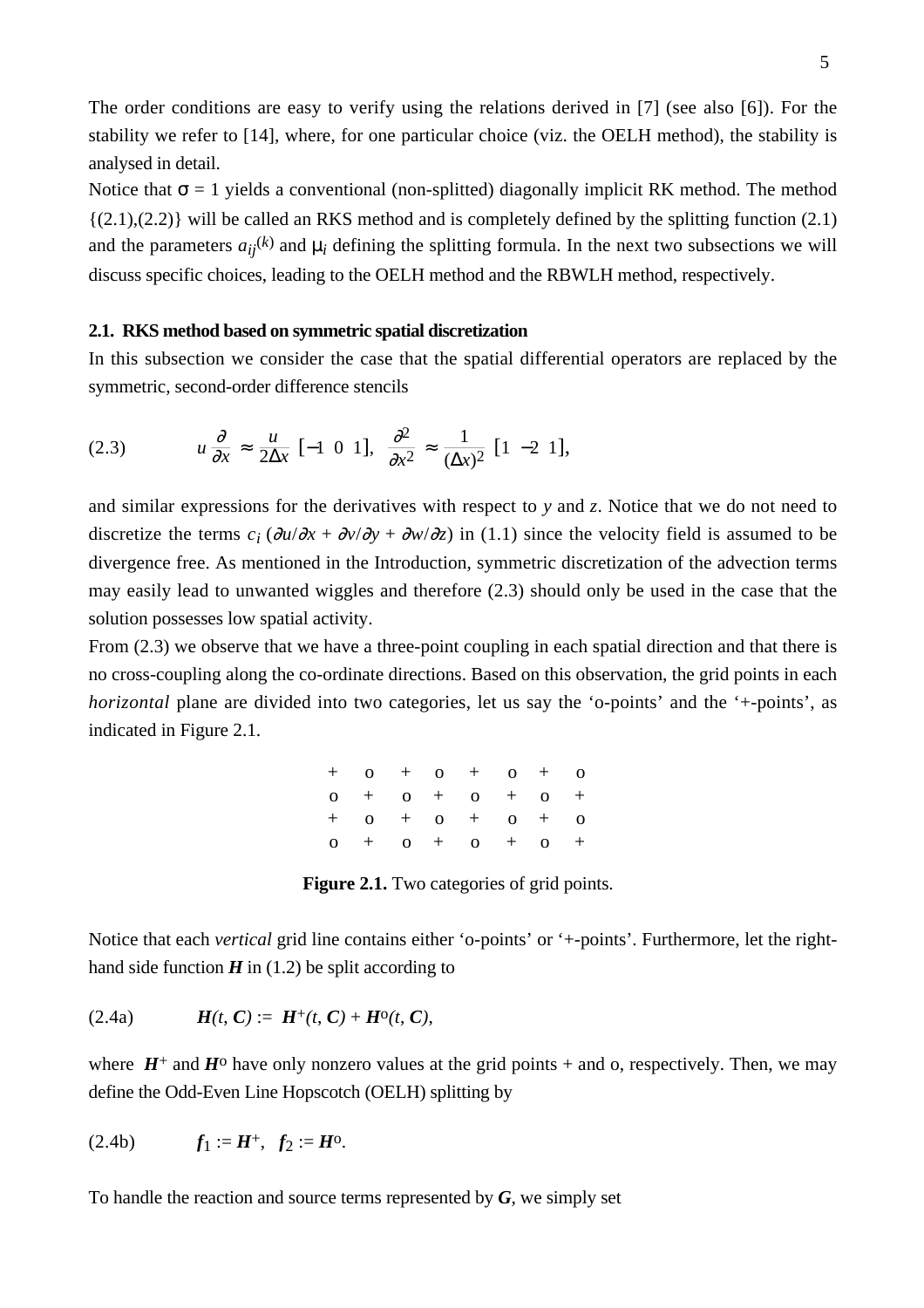$$
(2.4c) \t\t f_3 := G.
$$

Now, the OELH splitting method is defined by

$$
Y_0 = C_n,
$$
  
\n
$$
Y_1 = Y_0 + \frac{1}{4} \Delta t \left[ H^0(t_n, Y_0) + H^+(t_n + \frac{1}{4} \Delta t, Y_1) \right],
$$
  
\n
$$
Y_2 = Y_1 + \frac{1}{4} \Delta t \left[ H^+(t_n + \frac{1}{4} \Delta t, Y_1) + H^0(t_n + \frac{1}{2} \Delta t, Y_2) \right],
$$
  
\n
$$
Y_3 = Y_2 + \frac{1}{2} \Delta t \left[ G(t_n + \frac{1}{2} \Delta t, Y_2) + G(t_n + \frac{1}{2} \Delta t, Y_3) \right],
$$
  
\n
$$
Y_4 = Y_3 + \frac{1}{4} \Delta t \left[ H^0(t_n + \frac{1}{2} \Delta t, Y_3) + H^+(t_n + \frac{3}{4} \Delta t, Y_4) \right],
$$
  
\n
$$
Y_5 = Y_4 + \frac{1}{4} \Delta t \left[ H^+(t_n + \frac{3}{4} \Delta t, Y_4) + H^0(t_n + \Delta t, Y_5) \right],
$$
  
\n
$$
C_{n+1} = Y_5.
$$

This scheme can be verified to be of second-order indeed. Here we remark that this formulation of the OELH method slightly differs from the one given in [12]. In that paper the advection-diffusion part of the equation (i.e., the  $H$ -function) was integrated with the OELH method over a full timestep; that is, using only the stages for  $Y_1$  and  $Y_2$ , with  $\Delta t/4$  replaced by  $\Delta t/2$ . The resulting output was then used as input for an explicit RK method to integrate the chemical part of the equation (the *G*-part). This socalled 'fractional step' approach is, at least formally, only first-order accurate. Following an idea of Strang [13], a combination of two of such steps in a reversed order results in a method of secondorder, which is very similar to (2.5). In Section 3, this scheme will be discussed in more detail. First we proceed with specifying the scheme based on upwind discretization.

#### **2.2. RKS method based on upwind discretization of the convection terms**

As pointed out earlier, wiggles (and resulting negative numerical values for the concentrations) can be largely suppressed by an upwind-biased discretization of the advection terms. Here, we use to socalled  $\kappa = 1/3$  discretization [8], defined by

(2.6)

∂

$$
u \frac{\partial}{\partial x} \approx \frac{u}{6\Delta x} [1 - 6 \quad 3 \quad 2 \quad 0] \qquad \text{if } u \ge 0
$$
  

$$
u \frac{\partial}{\partial x} \approx \frac{u}{6\Delta x} [0 -2 -3 \quad 6 \quad -1] \qquad \text{if } u < 0
$$

which is a third-order accurate approximation. For the discretization of the diffusion terms we use the same stencil as given in the preceding subsection.

Again, we have a coupling in each co-ordinate direction only, but now the coupling is extended to five points in general. As a consequence, it is necessary to partition the grid points into three subsets, let us say into 'o-points', '+-points', and '\*-points'. For each *horizontal* plane, these points are positioned as given in Figure 2.2. Again, points on one and the same *vertical* line have the same mark.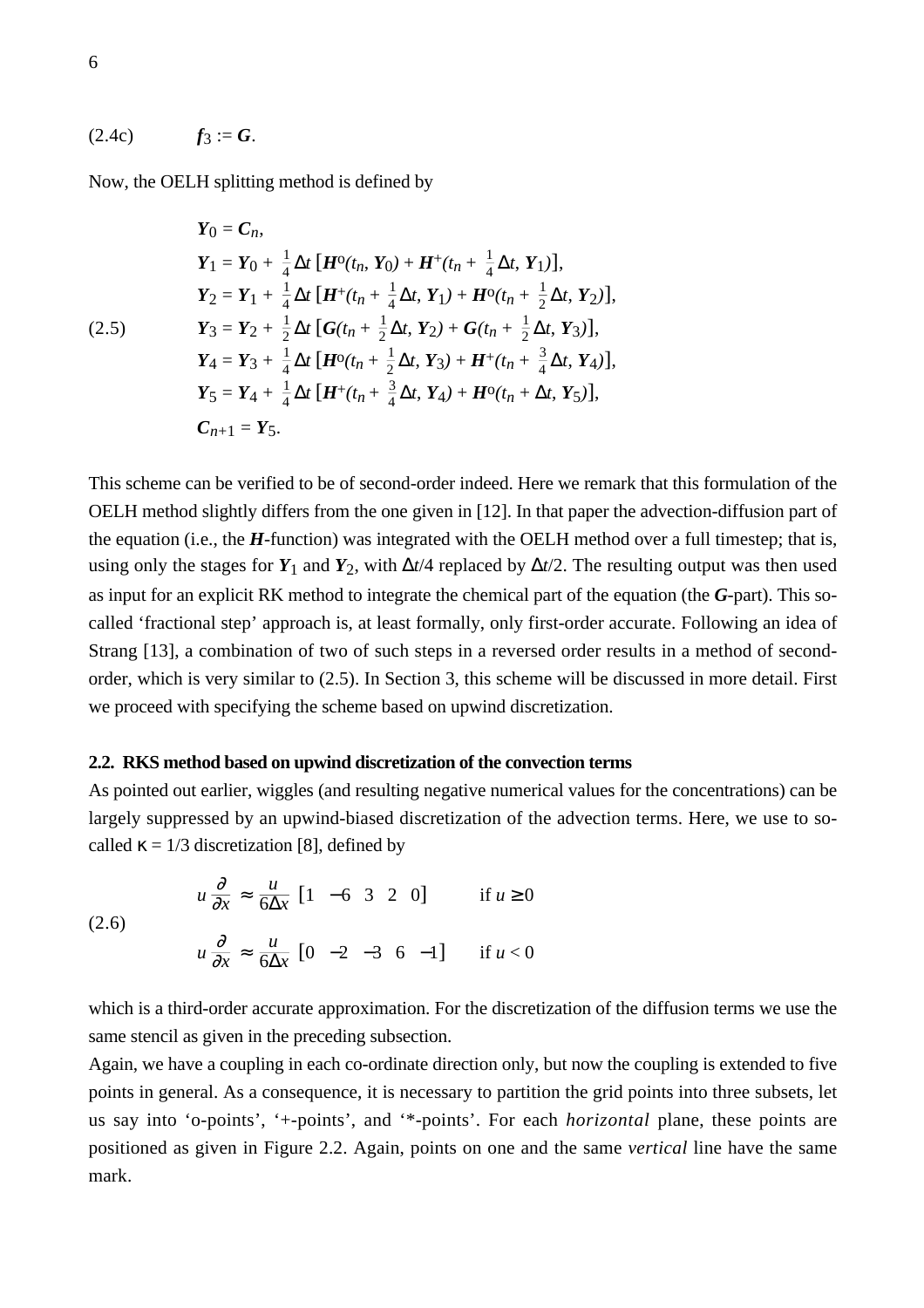| $0 * + 0 * + 0 *$ |  |  |  |
|-------------------|--|--|--|
| $* + 0 * + 0 * +$ |  |  |  |
| $+$ 0 * + 0 * + 0 |  |  |  |
| $0 * + 0 * + 0 *$ |  |  |  |

**Figure 2.2.** Three categories of grid points.

Splitting the right-hand side function  $H$  in (1.2) as

(2.7a) 
$$
H(t, C) := H^*(t, C) + H^+(t, C) + H^0(t, C),
$$

with  $H^*$ ,  $H^+$  and  $H^0$  having only nonzero values at the grid points  $*$ ,  $+$  and  $\infty$ , respectively, the Red-Black-White Line Hopscotch (RBWLH) splitting is defined by

(2.7b) 
$$
f_1 := H^*
$$
,  $f_2 := H^+$ ,  $f_3 := H^0$ , and  $f_4 := G$ .

The RBWLH method that turned out to be the most promising (see [7]) reads

$$
Y_0 = C_n,
$$
  
\n
$$
Y_1 = Y_0 + \frac{1}{4} \Delta t \left[ H^0(t_n, Y_0) + H^*(t_n + \frac{1}{4} \Delta t, Y_1) \right],
$$
  
\n
$$
Y_2 = Y_1 + \frac{1}{4} \Delta t \left[ H^*(t_n + \frac{1}{4} \Delta t, Y_1) + H^+(t_n + \frac{1}{4} \Delta t, Y_2) \right],
$$
  
\n
$$
Y_3 = Y_2 + \frac{1}{4} \Delta t \left[ H^+(t_n + \frac{1}{4} \Delta t, Y_2) + H^0(t_n + \frac{1}{2} \Delta t, Y_3) \right],
$$
  
\n
$$
Y_4 = Y_3 + \frac{1}{2} \Delta t \left[ G(t_n + \frac{1}{2} \Delta t, Y_3) + G(t_n + \frac{1}{2} \Delta t, Y_4) \right],
$$
  
\n
$$
Y_5 = Y_4 + \frac{1}{4} \Delta t \left[ H^0(t_n + \frac{1}{2} \Delta t, Y_4) + H^+(t_n + \frac{3}{4} \Delta t, Y_5) \right],
$$
  
\n
$$
Y_6 = Y_5 + \frac{1}{4} \Delta t \left[ H^+(t_n + \frac{3}{4} \Delta t, Y_5) + H^*(t_n + \frac{3}{4} \Delta t, Y_6) \right],
$$
  
\n
$$
Y_7 = Y_6 + \frac{1}{4} \Delta t \left[ H^*(t_n + \frac{3}{4} \Delta t, Y_6) + H^0(t_n + \Delta t, Y_7) \right],
$$
  
\n
$$
C_{n+1} = Y_7.
$$

This method satisfies the second-order conditions given in [7].

# **3. Computational aspects**

In this section we will discuss the computational aspects of the methods defined above. Here, we distinguish between algorithmic and implementational aspects, which will be discussed in the next subsections, respectively.

# **3.1. Algorithmic aspects**

First, we observe that both methods have several features in common. For example, we see that in each stage the intermediate approximation  $Y_i$  appears implicitly in only one of the functions  $H^*, H^+,$ *H*<sup>o</sup>, or *G*; this results in a minimal amount of implicitness, which is in accordance with our aim (ii), as formulated in the Introduction. Nevertheless, both schemes possess a sufficient stability behaviour.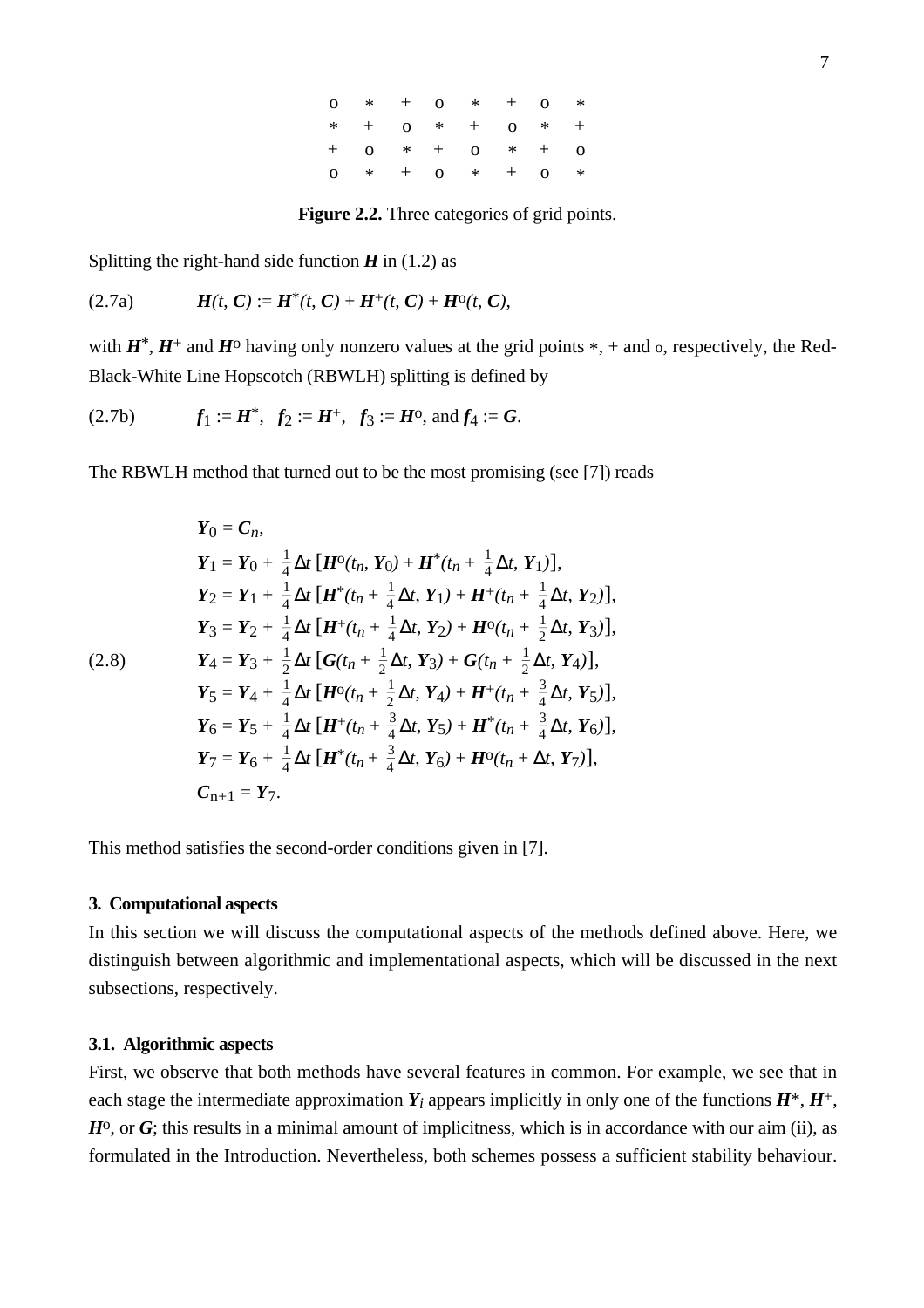The OELH method (without chemical terms) has been analysed in detail [14], and it turned out that the relevant condition on the time step is of the form

$$
(3.1) \t\t \Delta t \left( \frac{|u|}{\Delta x} + \frac{|v|}{\Delta y} \right) \le 4.
$$

Hence, we observe that the maximal stable stepsize is neither influenced by the terms in the vertical direction nor by the corresponding discretization parameter ∆*z*. This is exactly what we want, for reason formulated in property (i) in the Introduction. As a matter of fact, this property of hopscotch type splitting was the motivation for constructing this particular 'explicit-in-the-horizontal-implicit-inthe-vertical-line-hopscotch-splitting'. For the RBWLH method (2.8) a similar stability analysis is in progress; numerical experiments indicate that an analogue of (3.1) is obtained with the number 4 replaced by 2.7.

Owing to this minimal implicitness, the amount of work per stage is quite limited: let us, for example, discuss the first stage of the RBWLH method (2.8) in some detail. First of all, we recall that the concentrations of the various species composing  $Y_1$  are not coupled in the *H*-functions, so that these concentrations can be computed in parallel. Furthermore, we observe that only the  $*$ -points in  $Y_1$  have to be calculated implicitly (in this stage, the  $+$ -points are simply copied from  $Y_0$ , and the o-points are calculated explicitly). The total number of these \*-points equals  $\frac{1}{3}N_xN_yN_z$ . The positioning of the points in each horizontal plane has been chosen in such a way that the upwind molecule (2.6) does not couple the horizontal \*-points (see Figure 2.2). There is, however, a coupling in the vertical direction, since the vertical grid lines contain points with the same mark. Hence, the work in the implicit part of the stage for  $Y_1$  falls apart in solving  $\frac{1}{3}N_XN_Y$  uncoupled, linear systems, each of which is of dimension *Nz* . These linear systems are, in general, of pentadiagonal form and allow for an efficient solution. This can be done either in parallel or in vector mode (see the next subsection for a discussion on this topic).

Obviously, the other stages in (2.8) involving *H*-functions require the same amount of work. For the OELH method (2.6) the situation is similar; here, the number of uncoupled, (tridiagonal) linear systems to be solved per stage equals  $\frac{1}{2}N_{x}N_{y}$  (having the same dimension  $N_{z}$ ) for which an efficient solution process has been implemented (see Subsection 3.2).

A next observation is that some of the stages can be implemented in the so-called 'fast-form', by which we mean that some of the explicit *H*-evaluations can be avoided: let us consider the following consecutive stages

$$
Y_i = Y_{i-1} + \text{``explicit } H\text{-evaluation in non #-points''} + \frac{1}{4} \Delta t \ H^{\#}(t_n + \mu \Delta t, Y_i),
$$
  

$$
Y_{i+1} = Y_i + \frac{1}{4} \Delta t \ H^{\#}(t_n + \mu \Delta t, Y_i) + \text{''implicit } H\text{-evaluation in non #-points''},
$$

where  $\mu$  equals 1/4 or 3/4, and # stands for  $*$  or + in (2.8) and for + in (2.5). Clearly, the #-points in  $Y_{i+1}$  are defined by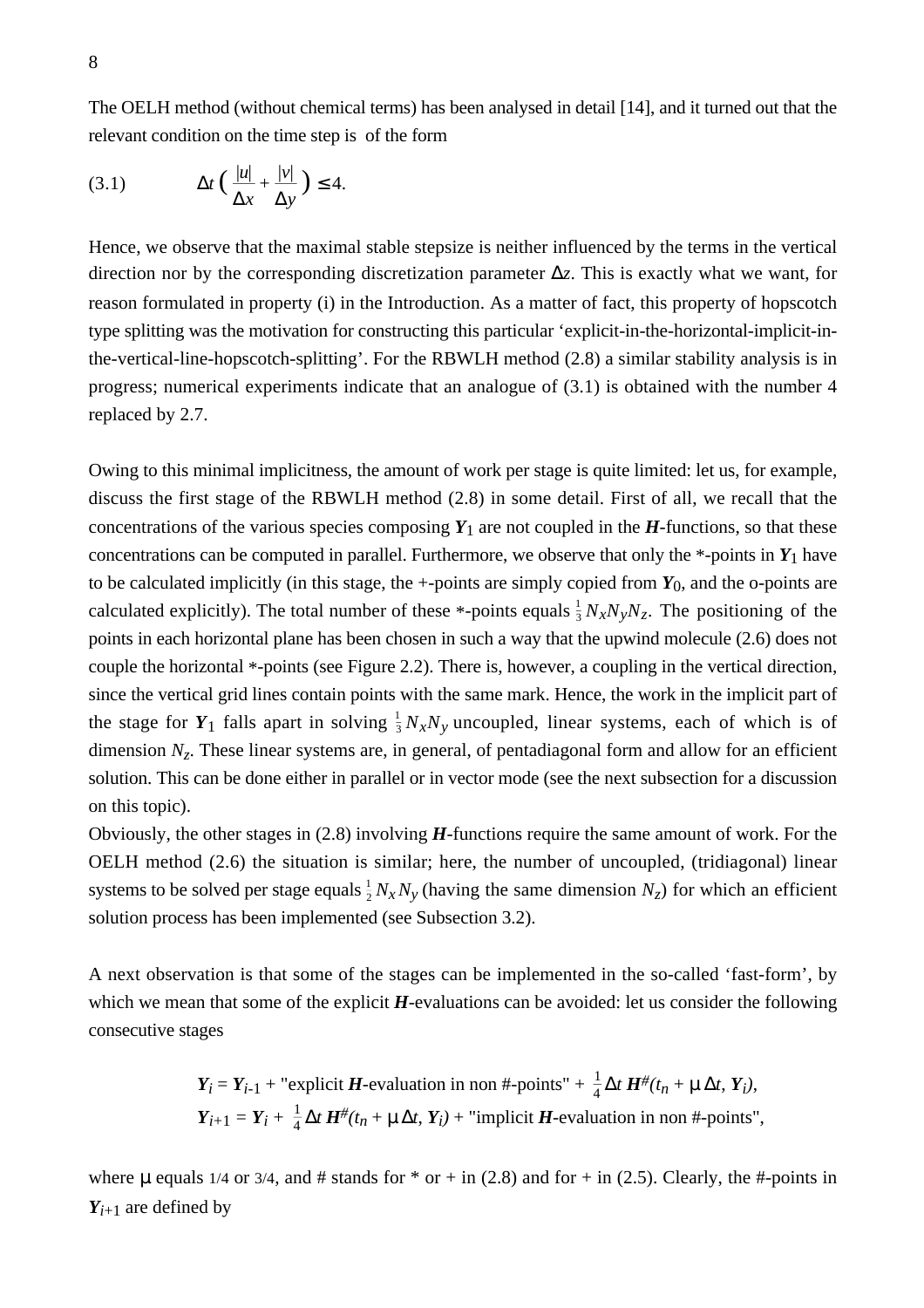$$
Y^{\#}_{i+1} = Y^{\#}_{i} + \frac{1}{4} \Delta t \ H^{\#}(t_n + \mu \Delta t, Y_i)
$$
  
=  $Y^{\#}_{i} + (Y^{\#}_{i} - Y^{\#}_{i-1}) = 2 Y^{\#}_{i} - Y^{\#}_{i-1}.$ 

Furthermore, in both methods this idea can also be used to calculate the o-points in the first stage of a step, using the relation in the last stage of the previous step.

Next, we discuss the 'chemical stage', involving the *G*-function. Here, we easily recognize the trapezoidal rule. Although this formula is implicit, the *Y*-vector defined in this stage has been solved by a simple functional iteration process. This approach is motivated by the observation that the chemistry in water is usually quite slow (i.e., the Lipschitz constant of the function *G* is small). This iteration is continued until the residual (measured in the maximum norm) satisfies a prescribed tolerance. In order to maintain the second-order accuracy of the overall scheme, the residual should be proportional to the local truncation error of the trapezoidal rule. Therefore, in our experiments we have chosen the tolerance parameter to stop the functional iteration of the form  $\delta(\Delta t)^3$ , with  $\delta$ sufficiently small.

We have seen that the coupling in the horizontal direction is very weak. This implies that the algorithm is suitable to be used within a Domain Decomposition context: the solution in one domain does not directly influence the solution in another domain, so that 'matching' of the conditions on the mutual boundaries can be avoided. This was formulated as aim (v) in the Introduction and results will be reported in the near future.

Finally, we discuss a peculiar property which is inherent to the line hopscotch splitting approach. Since the horizontal diffusion terms are treated in a way similar to the Du Fort-Frankel scheme (for parabolic problems), we have *conditional convergence* as  $\Delta x$ ,  $\Delta y \rightarrow 0$  and  $\Delta t \rightarrow 0$ . In fact, it can be shown that the global error of the hopscotch schemes is of the form

(3.2) 
$$
(\Delta t)^2 \left( \frac{\varepsilon_x}{(\Delta x)^2} + \frac{\varepsilon_y}{(\Delta y)^2} \right) C + O((\Delta t)^2) + O(\Delta^q)_{\text{advection}} + O(\Delta^2)_{\text{diffusion}},
$$

where  $\Delta = \max (\Delta x, \Delta y, \Delta z)$ ,  $q = 2$  for OELH and  $q = 3$  for RBWLH, and *C* involves second derivatives (with respect to time) of the solution. For a more detailed discussion on this Du Fort-Frankel deficiency we refer to [14]. The consequence is that reducing all discretization parameters (in space and time) with the same factor, will not increase the resulting accuracy in the case that the first term in (3.2) dominates the global error. Therefore, the proper strategy in applying these methods is to choose the spatial grid as coarse as allowed by the bathymetry, the geometry, and the requirements with respect to resolution (i.e., spatial accuracy). Then, owing to the good stability properties and the second order behaviour in time, the time step can be selected in order to give roughly the same time discretization error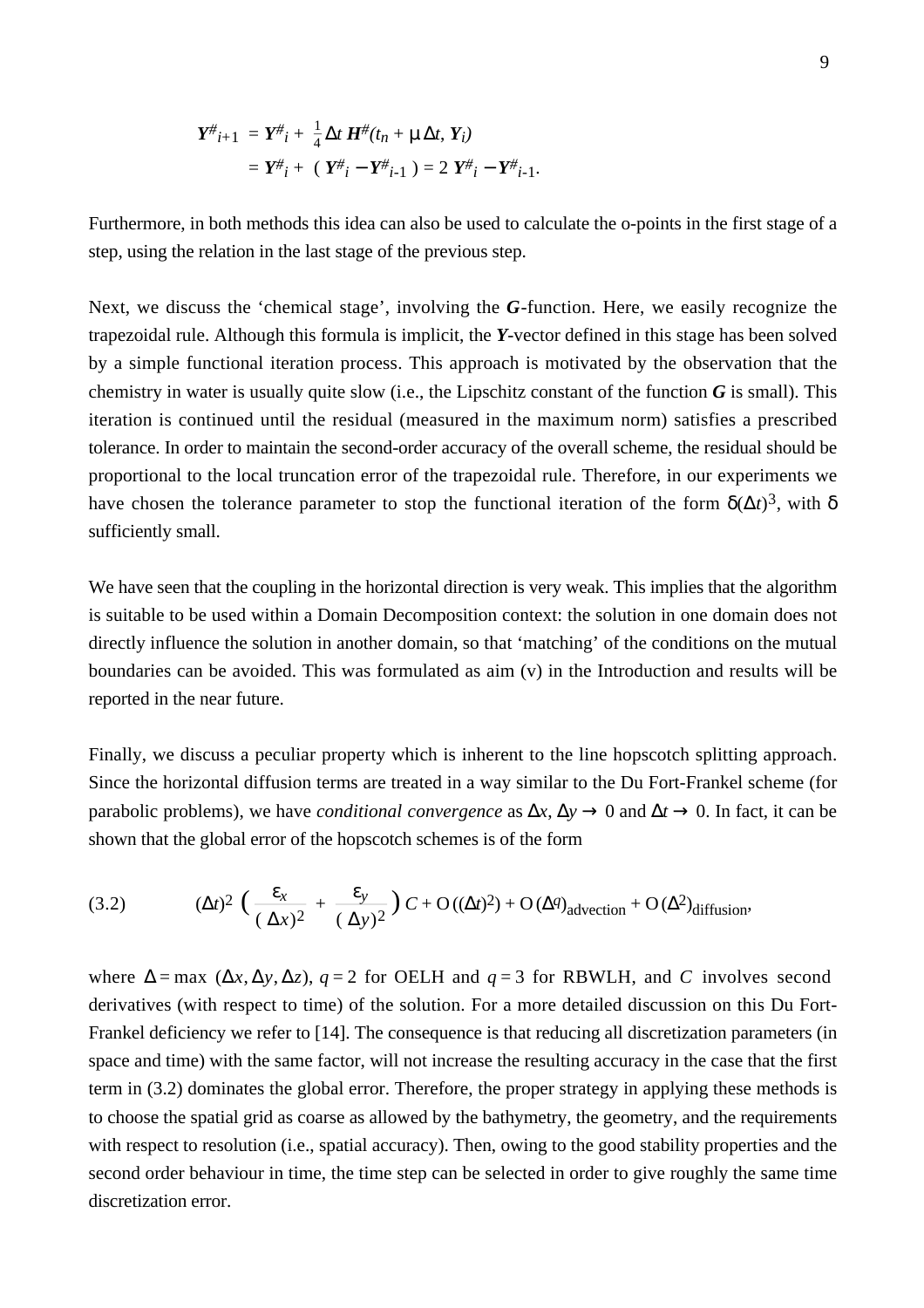#### **3.2. Solving the linear systems**

As indicated in the previous section, the implicit part in each stage requires (per concentration) the solution of  $\alpha N_x N_y$  uncoupled linear systems, where  $\alpha = 1/2$  for OELH and  $\alpha = 1/3$  for RBWLH. In both codes these systems have been solved using a technique initially proposed by Golub and Van Loan [4]. The idea is to perform the successive steps in an *LU*-factorization (which are recursive, and hence prevent vectorization) for all systems simultaneously; since the systems are uncoupled, the resulting loops are perfectly vectorizable. Furthermore, because  $\alpha N_x N_y$  is usually large, we obtain a vector speed close to peak performance. This so-called 'vectorization-across-the-systems-approach' for solving the tridiagonal systems occurring in OELH, has been extensively discussed in [11,12]. The same idea, however, can equally well be used to solve the pentadiagonal systems arising in RBWLH. We will now briefly comment on this extension.

In RBWLH we use an upwind-biased discretization for the vertical advection terms, yielding a coupling between four successive unknowns. However, depending on the sign of the vertical velocity component, the diagonal element may be the second or the third of these four non-zero elements. To obtain a *regular* pentadiagonal system, additional zero elements have been introduced at the 'free' fifth position, as already indicated in (2.6). The costs of computing with these zeros in the co-diagonals are insignificant compared with the advantage of handling matrices with a constant bandwidth.

This 'vectorization-across-the-systems' way of solving the linear systems has been implemented in the routines TRI3D (for the tridiagonal systems in OELH) and BAND5 (for the pentadiagonal systems in RBWLH). These routines do not need workspace, since the input arrays are overwritten with the results of the decomposition (i.e., with the *L* and *U* matrix); similarly, the solution is delivered in the array providing the right-hand side vector. Apart from memory considerations, storing the *L* and *U* has an additional advantage: in many calls of TRI3D and BAND5, the coefficient matrix has not changed, so that only a forward/backward substitution is needed. This is especially lucrative if many concentrations are involved, since then the Jacobians for all discretized PDEs (with the same boundary conditions) are the same. Per system of dimension  $N_z$ , both routines require  $N_z$  divisions, and respectively  $7N_z$  and  $16N_z$  multiplications/additions in the *LU*-factorization part. Here we remark that the constants in front of  $N_z$  are larger than one might expect for a standard *LU*-factorization. This is due to the fact that it is the coefficient matrix  $I - \frac{1}{4} \Delta t J$  which has to be decomposed when *J* has changed. To exploit the fact that the coefficient matrix is always of this specific form, its construction is incorporated in the decomposition algorithm. In the Appendix, both algorithms are listed. For the subsequent forward/backward substitutions, they require  $5N_z$  and  $9N_z$  multiplications/additions, respectively. For both routines, Table 3.1 shows the CPU-times per call, and the Mflop rates (obtained on 1 processor and running in vector mode); here, we distinguish between the case that the Jacobian has been changed, and the case that a previous decomposition can be reused. These results correspond to a grid with  $N_x = N_y = 81$  and  $N_z = 11$ . Notice that (per concentration and per step) 4 calls of TRI3D and 6 calls of BAND5 are needed. To demonstrate the excellent capabilities of these routines to exploit the vectorization facilities, we have included in Table 3.1 the speed-up factors that are obtained with respect to executing in scalar mode on the Cray C90.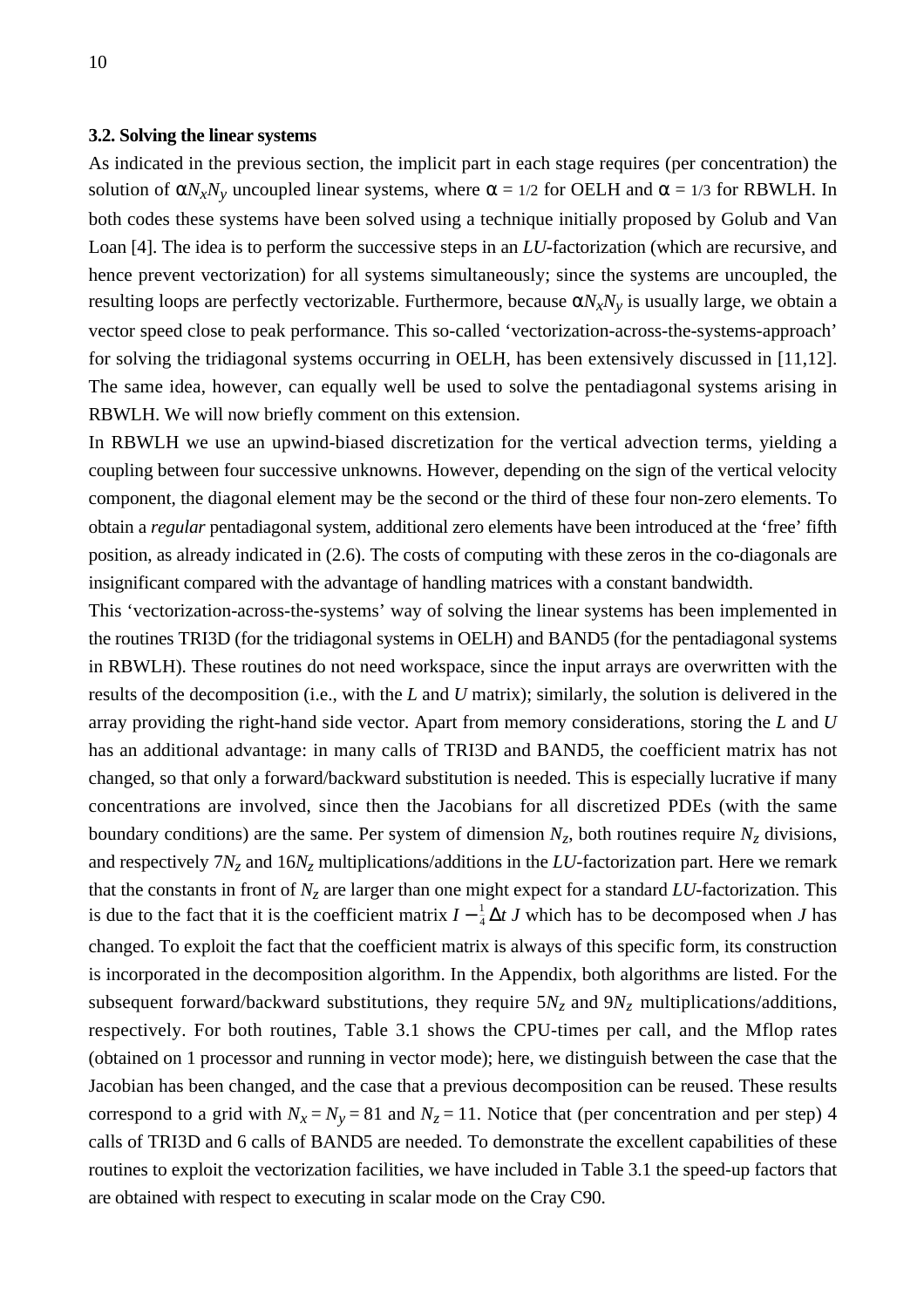|                          | TRI3D           |     |                                                    |                                 | <b>BAND5</b> |                                |  |  |
|--------------------------|-----------------|-----|----------------------------------------------------|---------------------------------|--------------|--------------------------------|--|--|
| mode of calling          | per call        |     | CPU time Mflop rate Speed-up w.r.t.<br>scalar mode | CPU time Mflop rate<br>per call |              | Speed-up w.r.t.<br>scalar mode |  |  |
| New Jacobian             | $0.96\ 10^{-3}$ | 610 | 22                                                 | $1.09 \; 10^{-3}$               | 628          | 20                             |  |  |
| Only new right-hand side | $0.46~10^{-3}$  | 369 | 29                                                 | $0.45 \; 10^{-3}$               | 420          | 24                             |  |  |

**Table 3.1.** CPU-times (in seconds) and Mflop rates for TRI3D and BAND5.

Both routines have (among others) the input parameters NXR and NY, which can be used for an optimal tuning to the vector capabilities of the Cray, as well as to the availability of parallel processors. The parameters NXR and NY denote the length of columns and rows of the arrays containing the data corresponding to one horizontal plane of the grid. Optimal vector performance on *one processor* is obtained when the actual values in a call of TRI3D and BAND5 are set to  $\alpha N_x N_y$ and 1, respectively. In this way, loops are collapsed, yielding optimal vector speed. For the *multiprocessor* variant, the routines are called with the actual values  $\alpha N_x$  and  $N_y$  for the parameters. In this case,  $N_y$  sets of  $\alpha N_x$  systems will be distributed among the processors (with the best distribution when  $N_v$  is a multiple of the number of processors); per processor, the vectorized loops have length  $\alpha N_x$ . In Table 3.2 we have listed performance results obtained on a grid with  $N_x = N_y = 81$  and  $N_z = 11$ . From this table we observe that the vector speed, *per processor*, is reduced by a factor 1.7 (for OELH) and 2.7 (for BAND5) by changing from single- to multi-processor mode. Hence, for these routines, the number of parallel processors should be at least 2 and 3, respectively, to outweigh the loss of performance due to shorter loops. It should be remarked that the above numbers hold for the aforementioned grid, and that this reduction of vector speed is less pronounced if the grid is refined.

**Table 3.2.** Influence of the vector length due to parallelization.

|                       | TRI3D                     |            |                                             | BAND <sub>5</sub> |  |  |
|-----------------------|---------------------------|------------|---------------------------------------------|-------------------|--|--|
|                       | length of vectorized loop | Mflop rate | length of vectorized loop Mflop rate        |                   |  |  |
| single-processor mode | $\frac{1}{2}N_{x}N_{y}$   | 532        | $\frac{1}{3}N_{\mathcal{X}}N_{\mathcal{V}}$ | 557               |  |  |
| multi-processor mode  | $\frac{1}{2}N_{x}$        | 308        | $\frac{1}{3}N_{x}$                          | 208               |  |  |

Finally, we remark that we can refrain from using a pivot strategy (which would destroy the vectorization-across-the systems-approach). We have verified that in both cases the requirement on ∆*t* to obtain diagonal dominance is much less stringent than the respective stability conditions on the time step (assuming realistic values for all parameters involved in these conditions).

## **4. Numerical experiments**

The OELH and RBWLH methods described in the Subsections 2.1 and 2.2 are applied to the test problem (see also [7])

(4.1a) 
$$
\begin{aligned}\n\frac{\partial c_1}{\partial t} + U \cdot \nabla c_1 &= \varepsilon \Delta c_1 + g_1(t, x, y, z) - k_1 c_1 c_2, \\
\frac{\partial c_2}{\partial t} + U \cdot \nabla c_2 &= \varepsilon \Delta c_2 + g_2(t, x, y, z) - k_1 c_1 + k_2 (1 - c_2),\n\end{aligned}
$$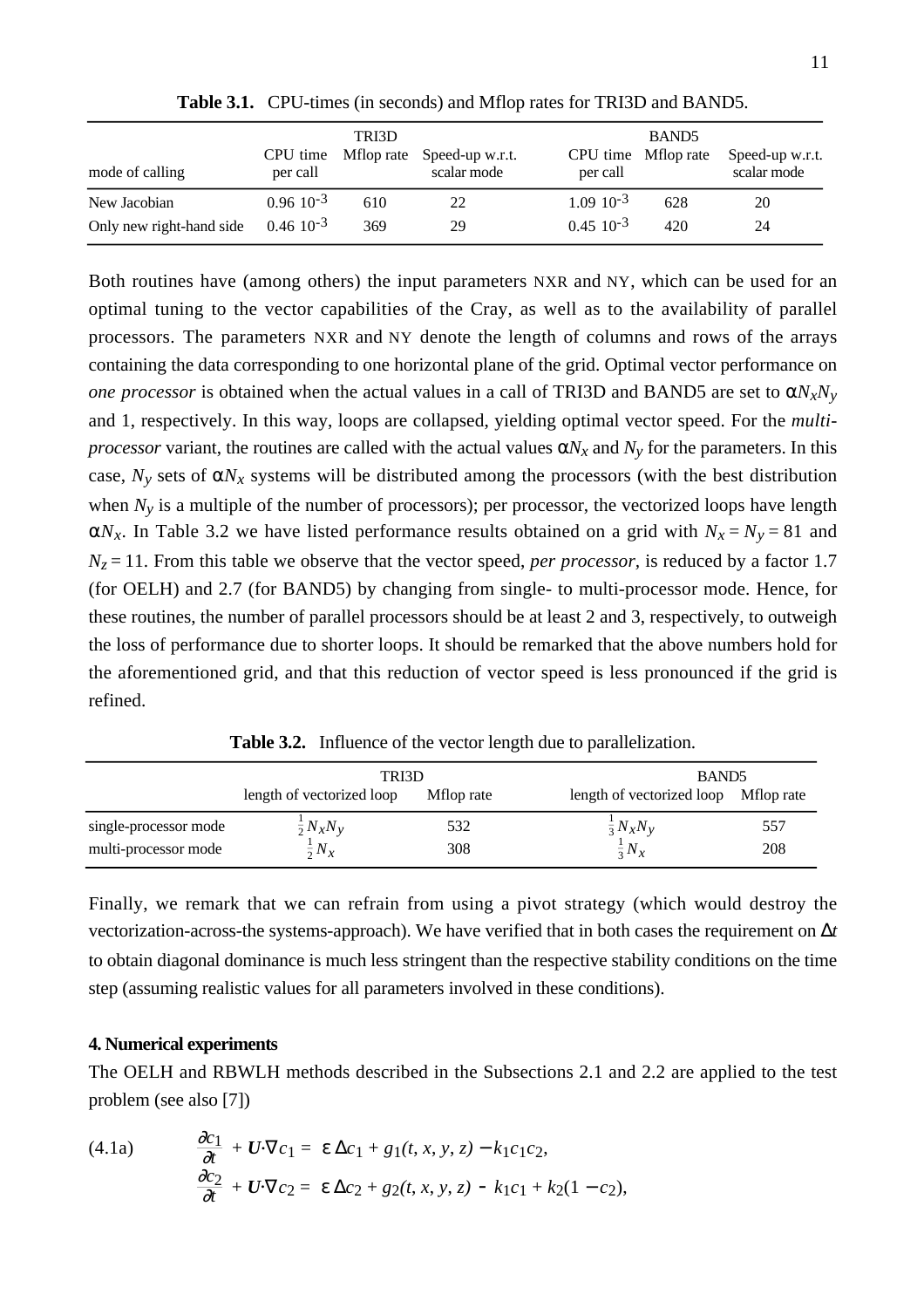defined on the region  $0 \le x, y \le L_h$ , −*L*<sub>*v*</sub> ≤ *z* ≤ 0 and for  $0 \le t \le T$ . Here, *U* = (*u*, *v*, *w*) denotes the divergence free velocity field, given in analytical form (see [2])

(4.1b)  

$$
u(t, x, y, z) = \begin{cases} \tilde{y} + 3(\tilde{z} + 1/2) \left[ (\tilde{x} - 1/2)^2 + (\tilde{y} - 1/2)^2 - q^2 \right] \right\} d(t), \\ v(t, x, y, z) = \begin{cases} -\tilde{x} + 3(\tilde{z} + 1/2) \left[ (\tilde{x} - 1/2)^2 + (\tilde{y} - 1/2)^2 - q^2 \right] \end{cases} d(t), \\ w(t, x, y, z) = -3 L_y \tilde{z} (\tilde{z} + 1) \left\{ (\tilde{x} - 1/2)/L_h + (\tilde{y} - 1/2)/L_h \right\} d(t), \end{cases}
$$

where we used the scaled co-ordinates  $\tilde{x}$ :=  $x/L_h$ ,  $\tilde{y}$ :=  $y/L_h$ ,  $\tilde{z}$ :=  $z/L_v$ ; furthermore,  $q = 1/3$  and  $d(t) = \cos(2\pi t/T_p)$ . The Dirichlet boundary conditions, the initial condition and the functions  $g_1$  and *g*2 are chosen in accordance with the prescribed analytical solution, which is of the form

$$
(4.1c) \qquad c_i(t, x, y, z) = \exp\left\{\begin{array}{l}\tilde{z} / i - f_i(t) - \gamma_i \left[ (\tilde{x} - r(t))^2 + (\tilde{y} - s(t))^2 \right] \right\}, \quad i = 1, 2,\end{array}
$$

with  $f_2(t) = t/(T_b + t)$ ,  $f_1(t) = 4 f_2(t)$ ,  $r(t) = [2 + \cos(2\pi t/T_p)]/4$ , and  $s(t) = [2 + \sin(2\pi t/T_p)]/4$ . In our experiments, we take the following values for the parameters:  $L_h = 20000$ ,  $L_v = 100$ ,  $\varepsilon = 0.5$ ,  $γ<sub>1</sub> = 80, γ<sub>2</sub> = 20, T<sub>b</sub> = 32400$ , and  $T<sub>p</sub> = 43200$ . The length of the integration interval  $T = 36000$ . Realistic values for the reaction rate constants are:  $k_1 = k_2 = 10^{-4}$ .

The global accuracy of the fully discrete approximation is measured by

$$
cd_i
$$
 := minimum over all grid points  $(-10 \log \text{ | absolute error for } c_i|)$ ,  $i = 1, 2$ .

Hence,  $cd_i$  can be considered as the (minimal) number of correct digits for concentration  $c_i$ . In the experiments, we used three spatial grids, of increasing resolution:

Grid<sub>coarse</sub> is defined by:  $N_x = N_y = 41$ ,  $N_z = 6$ , amounting to  $\approx 6 \times 10^3$  internal grid points; Grid<sub>middle</sub> is defined by:  $N_x = N_y = 81$ ,  $N_z = 11$ , amounting to  $\approx$  5.6 10<sup>4</sup> internal grid points; Grid<sub>fine</sub> is defined by:  $N_x = N_y = 161$ ,  $N_z = 21$ , amounting to  $\approx 4.8 \, 10^5$  internal grid points.

#### **4.1. Algorithmic tests**

In this section we show by some experiments the influence of the discretization parameters (in space and time) on the *numerical* behaviour of both methods. The influence on the *performance* will be discussed in the next section.

In Table 4.1a we present the cd-values for both concentrations, obtained by the OELH method on the three spatial grids and for various values of the timestep. Table 4.1b contains similar information for the RBWLH method.

**Table 4.1a.**  $cd_1$  /  $cd_2$  - values for problem (4.1) with  $T=36000$  obtained by the OELH method. *N* = the number of timesteps ( $\Delta t = T/N$ ); an unstable behaviour is indicated by an '\*'

| spatial grid           | $N = 35$ | $N=70$  | $N = 140$ | $N = 280$ | $N = 560$ | $N=1120$ | $N = 2240$ | $N \rightarrow \infty$ |
|------------------------|----------|---------|-----------|-----------|-----------|----------|------------|------------------------|
| Grid <sub>coarse</sub> | 2.9/1.9  | 3.3/2.5 | 3.3/3.1   | 3.3/3.5   | 3.3/3.5   | 3.3/3.5  | 3.3/3.5    | 3.3/3.5                |
| Grid <sub>middle</sub> | *        | 3.1/2.0 | 3.7/2.6   | 3.9/3.2   | 3.9/3.8   | 3.9/4.1  | 3.9/4.1    | 3.9/4.1                |
| Gridfine               | *        | $\ast$  | 3.1/1.9   | 3.8/2.6   | 4.4/3.2   | 4.5/3.8  | 4.5/4.4    | 4.5/4.7                |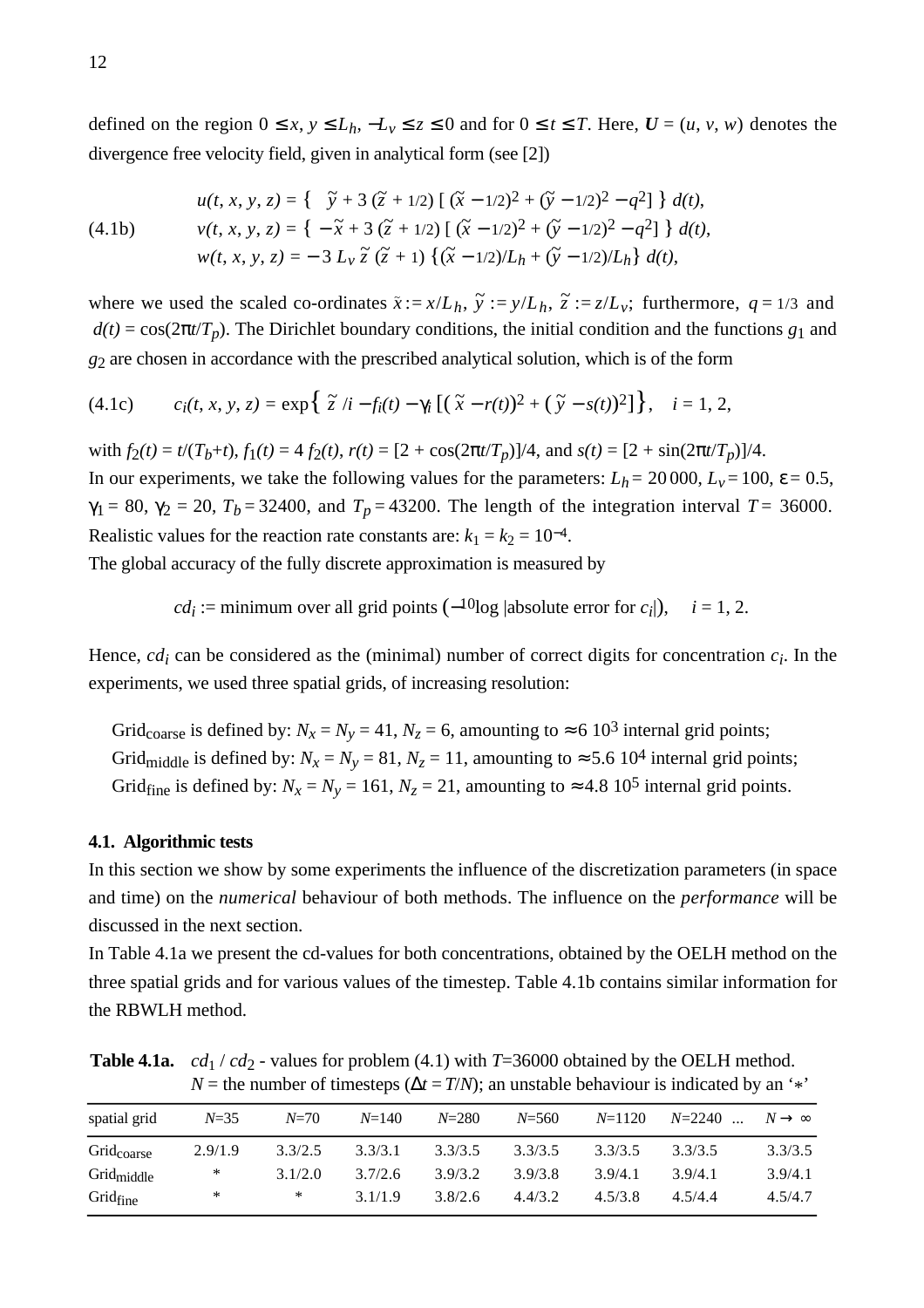Table 4.1a gives rise to the following remarks and conclusions:

- with respect to the time discretization we observe an increase with 0.6 in the *cd*<sub>*i*</sub>-values on halving the timestep, which is in agreement with the second-order consistency of the OELH method.

- the use of a second-order, three-point discretization in space (cf. (2.3)) is nicely observed if we compare the results on the different grids for extremely small ∆*t* (headed by '*N*→∞'), for which the temporal error is negligible compared with the spatial error.

- Since max  $|u(t, x, y, z)| = \max |v(t, x, y, z)| \approx 1.58$   $|d(t)| \le 1.58$ , the maximal stable timesteps are in accordance with the stability condition (3.1).

- Furthermore we observe that, for fixed values of ∆*t*, a refinement of the spatial grid does not generally result in an increased accuracy. It turned out that this behaviour is caused by the fact that we are dealing with *time-dependent boundary conditions*. It has been known for a long time that splitting methods usually exhibit a reduction of accuracy when the boundary conditions become timedependent. The explanation for this phenomenon is that, at points adjacent to the boundary, the grid function is not sufficiently smooth, resulting in approximation errors of  $O(h^2 + \Delta t^2/h^2)$  in these points, *h* denoting the distance to the boundary. Already in 1967, Fairweather and Mitchell [3] suggested a boundary-value correction for ADI methods to solve the Laplace equation (see also [9], where these ideas are extended to more general boundary conditions and to LOD methods). In the case of hopscotch-type splitting, however, the derivation of these 'Fairweather-Mitchell corrections' is much more complicated and we refrained from applying such corrections. In the present application, the 'vertical' derivatives of the solution at the water surface and at the bottom are relatively large compared with the 'horizontal' derivatives at the boundaries. Consequently, the approximations in the grid points adjacent to the surface and the bottom have an error involving the term (∆*z*) -2, causing the behaviour as shown in Table 4.1a.

| spatial grid           | $N = 35$ | $N = 70$ | $N = 140$ | $N = 280$ | $N = 560$ | $N = 1120$ | $N = 2240$ | $N \rightarrow \infty$ |
|------------------------|----------|----------|-----------|-----------|-----------|------------|------------|------------------------|
| Grid <sub>coarse</sub> | 2.8/1.8  | 3.5/2.4  | 3.8/3.0   | 3.8/3.6   | 3.8/4.2   | 3.8/4.3    | 3.8/4.3    | 3.8/4.3                |
| Grid <sub>middle</sub> | $\ast$   | 2.9/1.8  | 3.6/2.5   | 4.3/3.0   | 4.8/3.7   | 4.8/4.3    | 4.8/4.9    | 4.8/5.2                |
| Gridfine               | *        | ∗        | $\ast$    | 3.7/2.5   | 4.3/3.2   | 5.0/3.8    | 5.6/4.4    | 5.8/6.1                |

**Table 4.1b.**  $cd_1 / cd_2$  - values for problem (4.1) with  $T=36000$  obtained by the RBWLH method. *N* = the number of timesteps ( $\Delta t = T/N$ ); an unstable behaviour is indicated by an '\*'

For the results produced by the RBWLH method we observe a similar behaviour in time as for the OELH method. The spatial discretization error, however, shows a third-order behaviour as is to be expected from the upwind discretization (2.6) that we used. Apart from reducing wiggles in the numerical solution, this high order discretization has the additional advantage that sufficiently small spatial errors are already obtained on a rather coarse grid. This is a nice property in view of the aforementioned accuracy reduction due to time-dependent boundary conditions.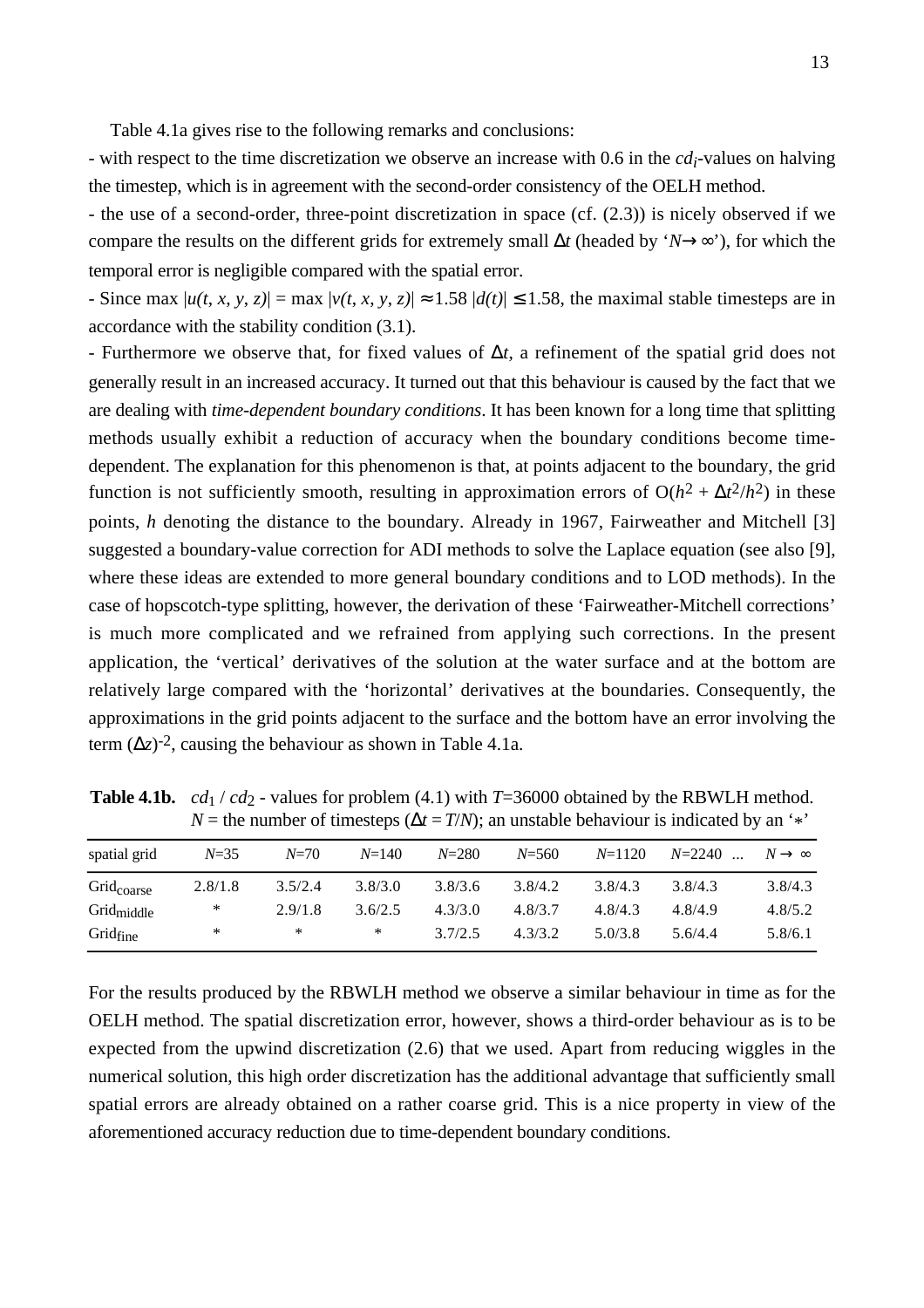# **4.2. Performance results**

Both the OELH method and the RBWLH method have been implemented on the four-processor CRAY C98/4256 vector computer. In this section we give the performance results in scalar and vector mode for both codes. Vector mode is automatically achieved using the **cf77 -Zv** option of the CF77 compiling system. Megaflop rates (i.e., 106 floating point operations per second) and CPU times for the various routines are produced by the package **perfview** [1]. The speed-up that can be achieved owing to *vectorization* aspects of the codes has been tested using one (vector)processor. The optimal vector speed on one processor of the Cray equals 476 Mflops (in the exceptional case that a multiplication and an addition can always be chained, this theoretical peak performance is enhanced by a factor 2). These (vectorization) results are described in the next subsection. The capabilities that the codes offer with respect to *parallelization* are shown in Subsection 4.2.2. To that end we used the autotask facility of the Cray (activated by **cf77 -Zp**). Instead of running the codes on a dedicated system, we employed the utility **atexpert** [1], which produces predictions of the speed-up factors that can be obtained on a multi-processor system.

# **4.2.1. Vectorization results**

We start with a survey of the global performance of the codes, to show the speed-up factors owing to vectorization. Since these factors depend on the vector length (i.e., on the number of grid points), we give results obtained on the three different spatial grids. For the OELH method, Table 4.2a shows the Megaflop rates for scalar and vector mode, the (average) CPU times needed for one time step and the resulting speed-up. Similar information for the RBWLH method is collected in Table 4.2b.

| <b>Table 4.2a.</b> Global performance and speed-up factors obtained by the OELH method on various |
|---------------------------------------------------------------------------------------------------|
| grids. The CPU times are per time step.                                                           |

|                 | Grid <sub>coarse</sub> |            | $Grid_{middle}$ |            | Grid <sub>fine</sub>     |      |  |
|-----------------|------------------------|------------|-----------------|------------|--------------------------|------|--|
|                 | CPU (in sec.)          | Mflop rate | CPU (in sec.)   | Mflop rate | CPU (in sec.) Mflop rate |      |  |
| scalar mode     | 0.31                   | 30.1       | 1.83            | 31.5       | 12.5                     | 31.9 |  |
| vector mode     | 0.034                  | 272        | 0.16            | 363        | 0.89                     | 447  |  |
| speed-up factor | 9.0                    |            | 11.6            |            | 14.1                     |      |  |

**Table 4.2b.** Global performance and speed-up factors obtained by the RBWLH method on various grids. The CPU times are per time step.

|                 | $\operatorname{Grid}_{\operatorname{coarse}}$ |            | $Grid_{middle}$ |            | Grid <sub>fine</sub> |            |  |
|-----------------|-----------------------------------------------|------------|-----------------|------------|----------------------|------------|--|
|                 | CPU (in sec.)                                 | Mflop rate | CPU (in sec.)   | Mflop rate | $CPU$ (in sec.)      | Mflop rate |  |
| scalar mode     | 0.44                                          | 28.8       | 2.44            | 30.7       | 15.9                 | 31.6       |  |
| vector mode     | 0.062                                         | 206        | 0.28            | 276        | 1.46                 | 351        |  |
| speed-up factor | 7.0                                           |            | 8.8             |            | 10.9                 |            |  |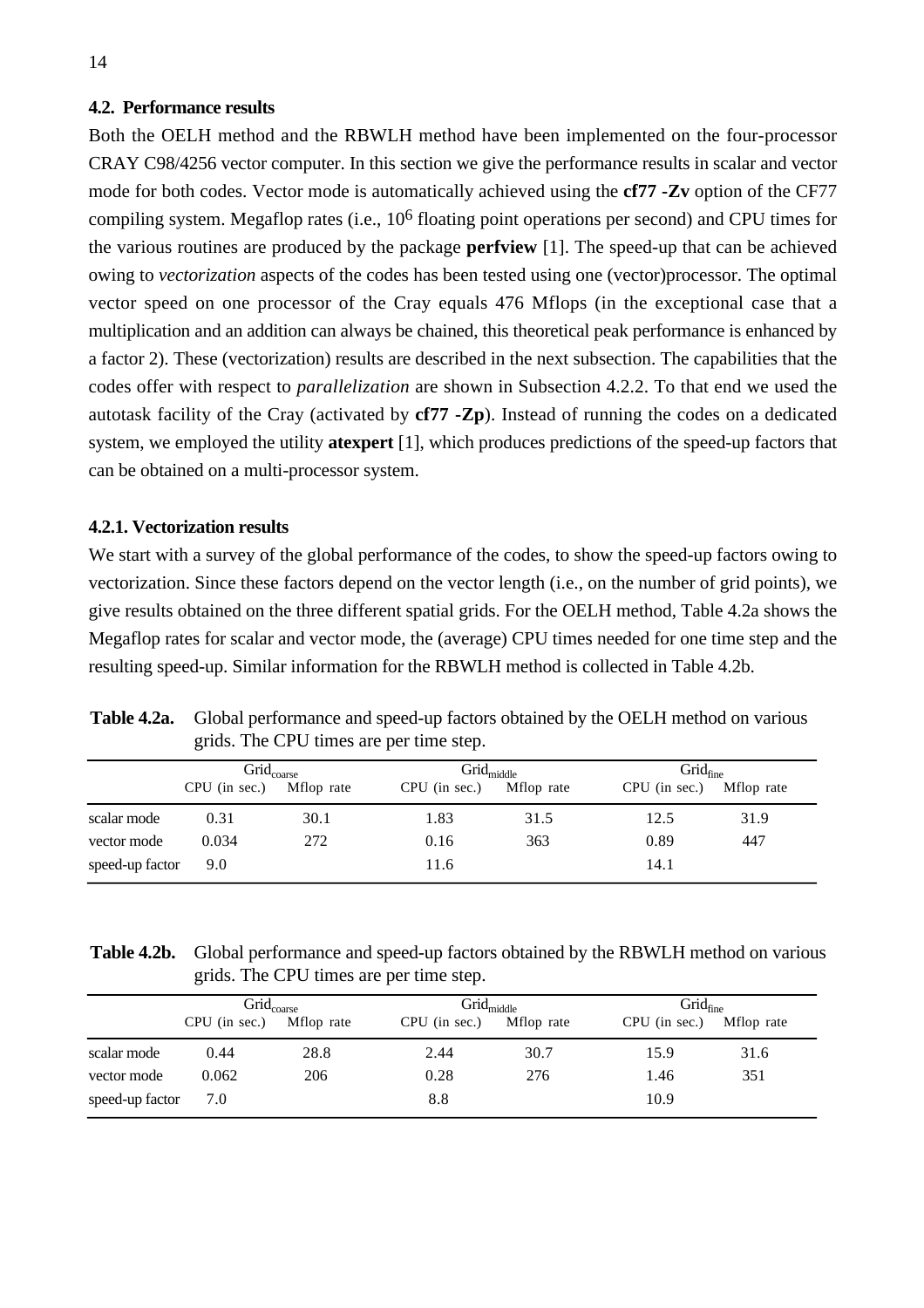From the Tables 4.2 we conclude that

- the speed-up factors are grid-dependent; in fact, the Mflop rates are reduced on coarser grids, due to the fact that in a number of subroutines vectorization in only one spatial direction is possible (viz, the innermost loop of length  $N_x$ ). Since the hopscotch splitting also gives rise to a stride (2 for OELH and 3 for RBWLH), it is clear that the vector length on Grid<sub>coarse</sub> (having  $N_x = 41$ ) is too short to achieve a vector speed close to peak performance.

- The computational amount of work per step is quite similar for both schemes: they have in common that  $2 N<sub>x</sub> N<sub>y</sub>$  linear systems have to be solved, and the 'chemical stage' has to be iterated (which turns out to require an equal number of iterations for both schemes). The main difference is that an evaluation of an  $H^{\#}$ -function in RBWLH is more expensive (due to an extended discretization molecule), and, of course, solving a pentadiagonal system takes more time than a tridiagonal system. From the CPU times given for the scalar mode version we see that this extra work for RBWLH results in an increase of the computational work of 27% on the fine grid to 42% on the coarse grid. However, a comparison of the vector performance of the two codes reveals that the CPU time per step is roughly 70% larger for RBWLH. To a large extent, this is explained by the superior vectorization properties of OELH (compare the speed-up factors).

|               |                                  | Grid <sub>coarse</sub>              |            |                                     | $Grid_{middle}$ | Gridfine                                |     |  |
|---------------|----------------------------------|-------------------------------------|------------|-------------------------------------|-----------------|-----------------------------------------|-----|--|
| routine       | number of calls<br>per time step | average time<br>$(in \text{ sec.})$ | Mflop rate | average time<br>$(in \text{ sec.})$ | Mflop rate      | average time Mflop rate<br>$(in \sec.)$ |     |  |
| H             | 10                               | 4.6 $10^{-4}$                       | 181        | $2.5 \, 10^{-3}$                    | 295             | $1.5 \; 10^{-2}$                        | 414 |  |
| <b>SOURCE</b> | 10                               | $1.6 \, 10^{-3}$                    | 236        | $7.6 \, 10^{-3}$                    | 357             | 4.3 $10^{-2}$                           | 473 |  |
| <b>CHEMST</b> |                                  | $3.910^{-3}$                        | 396        | $1.8 \; 10^{-2}$                    | 395             | $1.010^{-1}$                            | 392 |  |
| <b>JACOB</b>  | 4                                | $1.910^{-4}$                        | 69         | $9.3 \times 10^{-4}$                | 108             | 5.3 $10^{-3}$                           | 151 |  |
| TRI3D         | 8                                | $9.7 \; 10^{-5}$                    | 521        | $7.0 \, 10^{-4}$                    | 536             | $5.5 \, 10^{-3}$                        | 530 |  |
| <b>FCH</b>    | #                                | $1.5 \, 10^{-4}$                    | 703        | $8.8 \, 10^{-4}$                    | 712             | 6.1 $10^{-3}$                           | 706 |  |

**Table 4.3a.** Vector performance of the main routines in OELH.

**Table 4.3b.** Vector performance of the main routines in RBWLH.

|               |                                  | Grid <sub>coarse</sub>       |            |                                     | $Grid_{middle}$ | Gridfine                     |            |
|---------------|----------------------------------|------------------------------|------------|-------------------------------------|-----------------|------------------------------|------------|
| routine       | number of calls<br>per time step | average time<br>$(in \sec.)$ | Mflop rate | average time<br>$(in \text{ sec.})$ | Mflop rate      | average time<br>$(in \sec.)$ | Mflop rate |
| H             | 14                               | $1.1 \, 10^{-3}$             | 123        | $5.9\ 10^{-3}$                      | 200             | 3.6 $10^{-2}$                | 282        |
| <b>SOURCE</b> | 14                               | $1.5 \; 10^{-3}$             | 175        | $6.610^{-3}$                        | 278             | $3.4 \cdot 10^{-2}$          | 400        |
| <b>CHEMST</b> |                                  | $3.910^{-3}$                 | 393        | $1.8 \; 10^{-2}$                    | 393             | $8.4 \cdot 10^{-2}$          | 394        |
| <b>JACOB</b>  | 6                                | $5.910^{-4}$                 | 59         | $3.2 \, 10^{-3}$                    | 97              | $1.7 \times 10^{-2}$         | 149        |
| <b>BAND5</b>  | 12                               | $1.0 \, 10^{-4}$             | 541        | $7.8 \, 10^{-4}$                    | 557             | 6.1 $10^{-3}$                | 577        |
| <b>FCH</b>    | #                                | $1.5 \, 10^{-4}$             | 707        | $9.1 \, 10^{-4}$                    | 692             | 6.1 $10^{-3}$                | 702        |

In the Tables 4.3a,b we present the performance results of the main routines in the codes, obtained on the various grids. These routines are: the subroutines H and SOURCE (for computing, per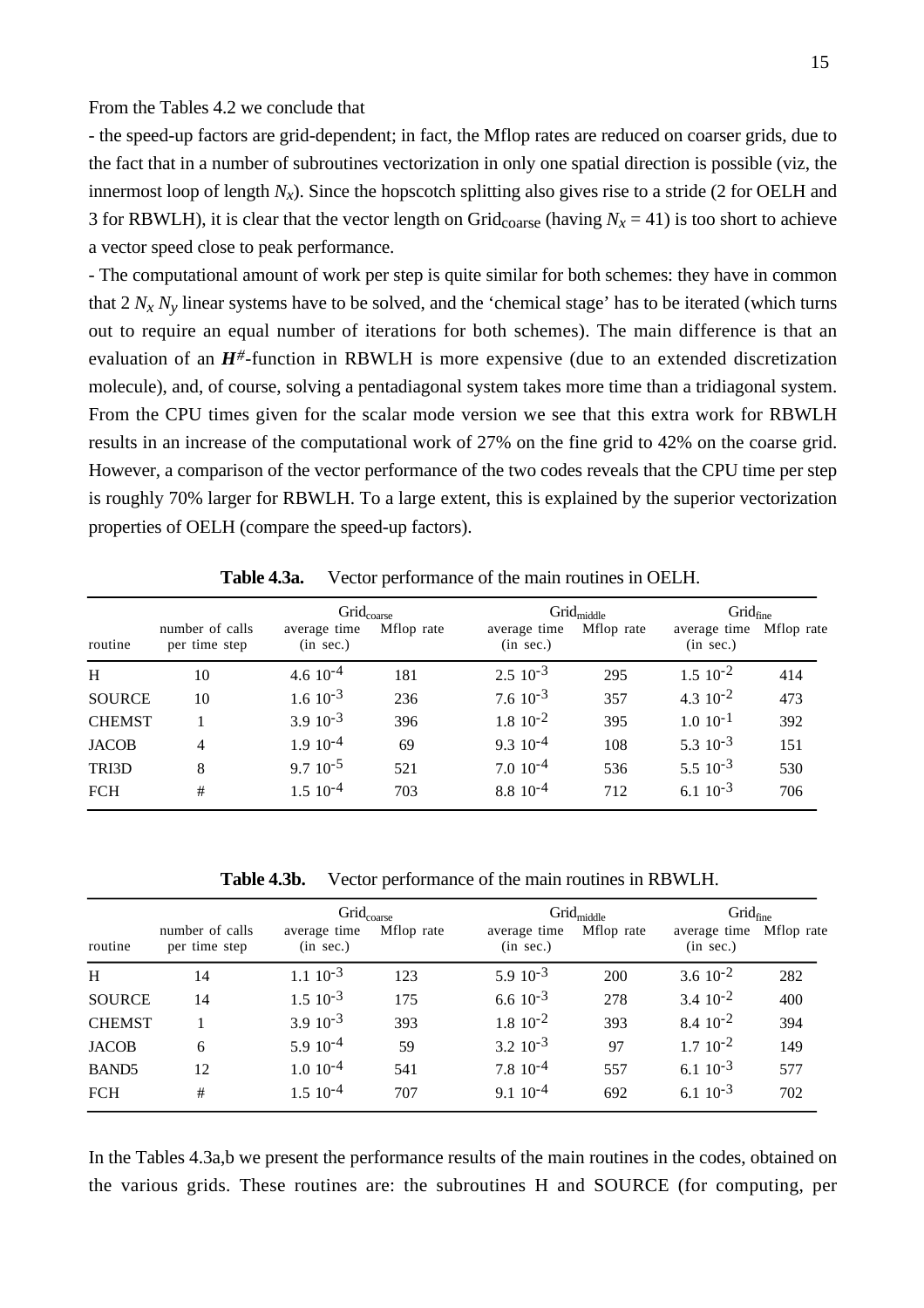concentration, the discretized advection-diffusion terms, and the inhomogeneous terms *gi* , respectively), the subroutine CHEMST (for treating the chemical stage), JACOB (to calculate the Jacobian matrices corresponding to each subset of grid points), TRI3D (in OELH) and BAND5 (in RBWLH) (to solve the linear systems), and the subroutine FCH (to calculate the chemical reaction terms in the right-hand side function). In these tables the symbol # indicates that the number of FCHcalls per step is not constant; obviously, the number of functional iterations to solve the 'chemical stage' decreases when ∆*t* is chosen smaller (but this number of iterations does not depend on the resolution of the spatial grid).

#### **4.2.2. Parallelization aspects**

As explained in Section 3.2, a few minor modifications in the code are necessary to exploit the *multi*processor features of the Cray. A typical treatment of the autotasking facility is to collapse as many innerloops as possible for vectorization purposes and to use the next outerloop for parallelization. In some subroutines, this approach causes a slight reduction of the vector performance on *each* processor; however, the speed-up factors owing to multi-processing give ample compensation for this effect (see also the discussion in Section 3.2). The results of the **atexpert** utility, when running the code RBWLH on the various grids, are given in Table 4.4. For the fine grid, we observe a behaviour which is pretty close to linear speed-up. In the case of many processors, the coarser grids show a degradation of the parallel performance. This is due to the fact that the value of  $N<sub>v</sub>$  (which controls the outer loops that are taken for parallelization) is not large enough to efficiently distribute  $N<sub>v</sub>$  subtasks over many processors.

Table 4.4. Parallel performance of the code RBWLH, estimated by **atempts**.

| # processors                          |      |      |      |      | $\mathbf{I}(\mathbf{I})$ |      | 14    | 10.   |
|---------------------------------------|------|------|------|------|--------------------------|------|-------|-------|
| speed-up on $Grid_{coarse}$ 1.92      |      | 3.63 | 5.05 | 5.97 | 7.00                     | 8.25 | 8.46  | 8.64  |
| speed-up on Grid $_{\rm middle}$ 1.95 |      | 3.75 | 5.41 | 6.90 | 7.80                     | 9.65 | 9.92  | 11.17 |
| speed-up on Gridfine                  | 1.96 | 3.75 | 5.41 | 6.94 | 8.14                     | 9.71 | 10.43 | 12.06 |

## **5. Concluding remarks**

In this paper we have discussed two hopscotch type splitting methods for solving a three-dimensional transport model coupled with bio-chemical terms. The main difference between these methods is that in the first one (termed OELH) symmetric, second-order spatial discretizations have been used, whereas the second method (RBWLH) is based on third-order upwind discretizations. The advantage of the latter approach is that so-called 'wiggles' in the solution are reduced to a large extent. This is a highly desired property, since wiggles may lead to negative concentrations, which are 'unacceptable' from a physical point of view. The price to pay is, of course, a more complicated (and hence more expensive) spatial discretization, a reduced vector speed, and a reduced stability limit. The first and second aspect accumulate to an increase of the total CPU time by roughly a factor 1.7. If both schemes use their largest possible time step allowed by the respective stability conditions, then an additional factor 1.4 has to be taken into account.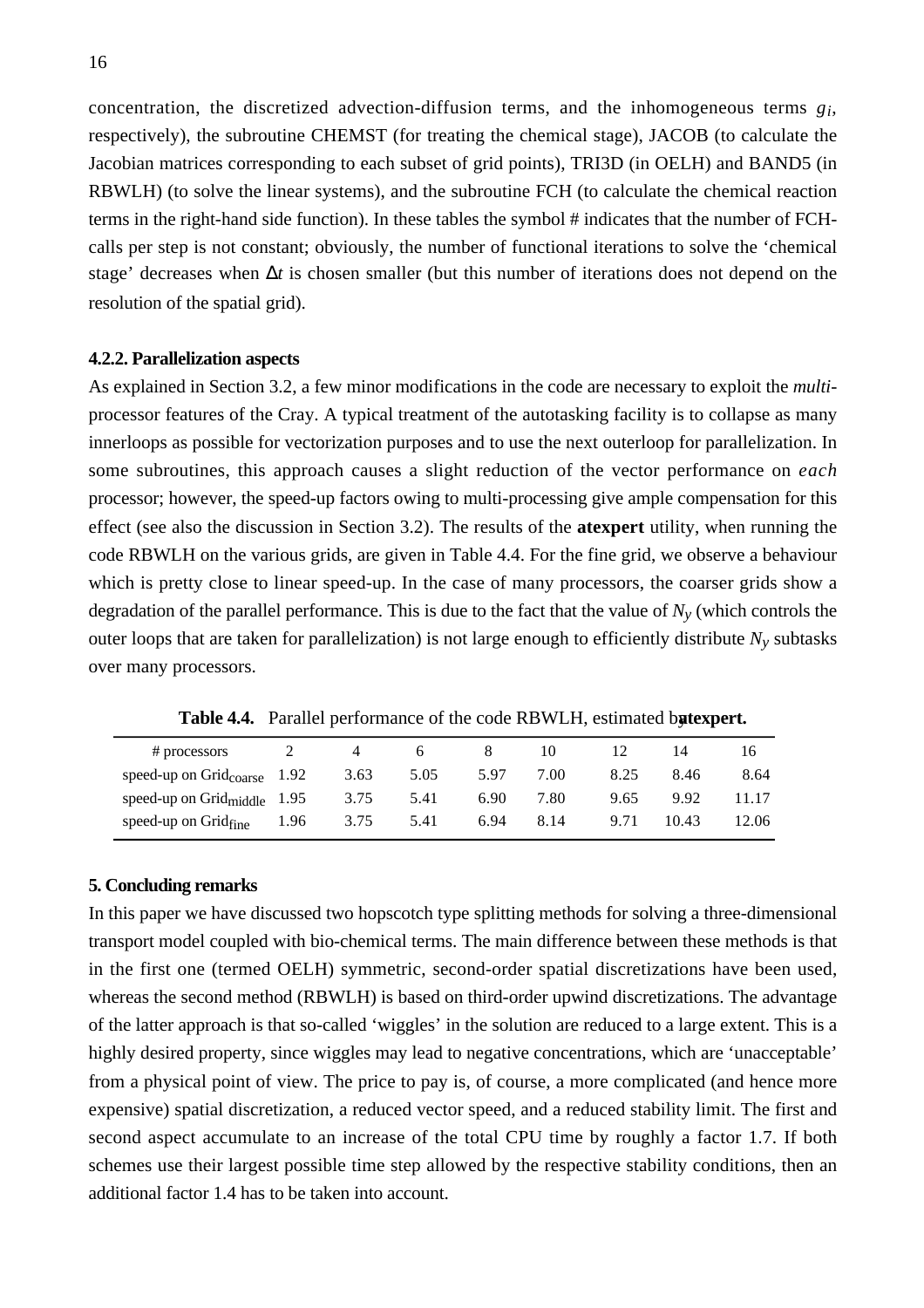The motive for constructing these particular methods is that a problem of this size can hardly be solved by a standard technique. The only feasible way to perform *realistic* simulations, especially over long real-time intervals, is to tailor the method to this specific application. Several considerations have led to these hopscotch type methods; for example, the fact that we are dealing with *shallow* seas introduces stiffness in the system of ODEs, caused by small values of ∆*z*. This is exactly the reason for choosing a splitting function which treats the vertical terms implicitly. The weak coupling in the horizontal, on the other hand, makes it possible to treat the horizontal terms explicitly (and hence cheaply), without imposing a severe restriction on the time step. In this way, the amount of implicitness has been minimized. Other useful characteristics of these methods are: modest storage requirements, second order accuracy in time, and the possibility to easily embed the methods within a domain decomposition framework (owing to the weak coupling in the horizontal).

Apart from the above advantages, which can be considered as being of algorithmic nature, both methods allow for an efficient implementation on multi-vector computers. In Section 3.2 we showed how to vectorize the solution of the linear systems, resulting in speed-up factors of 20 and more. Also the treatment of the chemical terms, which have been 'separated' from the advection/diffusion terms, shows a vector speed close to peak performance (see Section 4.2). Of course, several other routines in the code are less suitable for vectorization, thus reducing the overall vector speed-up. For OELH we obtained an overall speed-up ranging from 9 (obtained on a coarse mesh) to 14 (on a fine mesh). For RBWLH these numbers are 7 and 11, respectively.

On top of this speed-up owing to vectorization, a reduction of the total CPU time can be obtained by exploiting more than one (vector) processor. In Section 4.2.2 we showed that multi-processing leads to a speed-up close to linear.

Hence, combining these three aspects (viz., *algorithmic* tuning of the methods to the problem at hand, and taking care of good *vectorization* and *parallelization*) leads to a resulting code by which realistic simulations become feasible.

#### **Acknowledgement**

Prof. dr. P.J. van der Houwen is gratefully acknowledged for his continuous interest in these investigations and for his many valuable suggestions.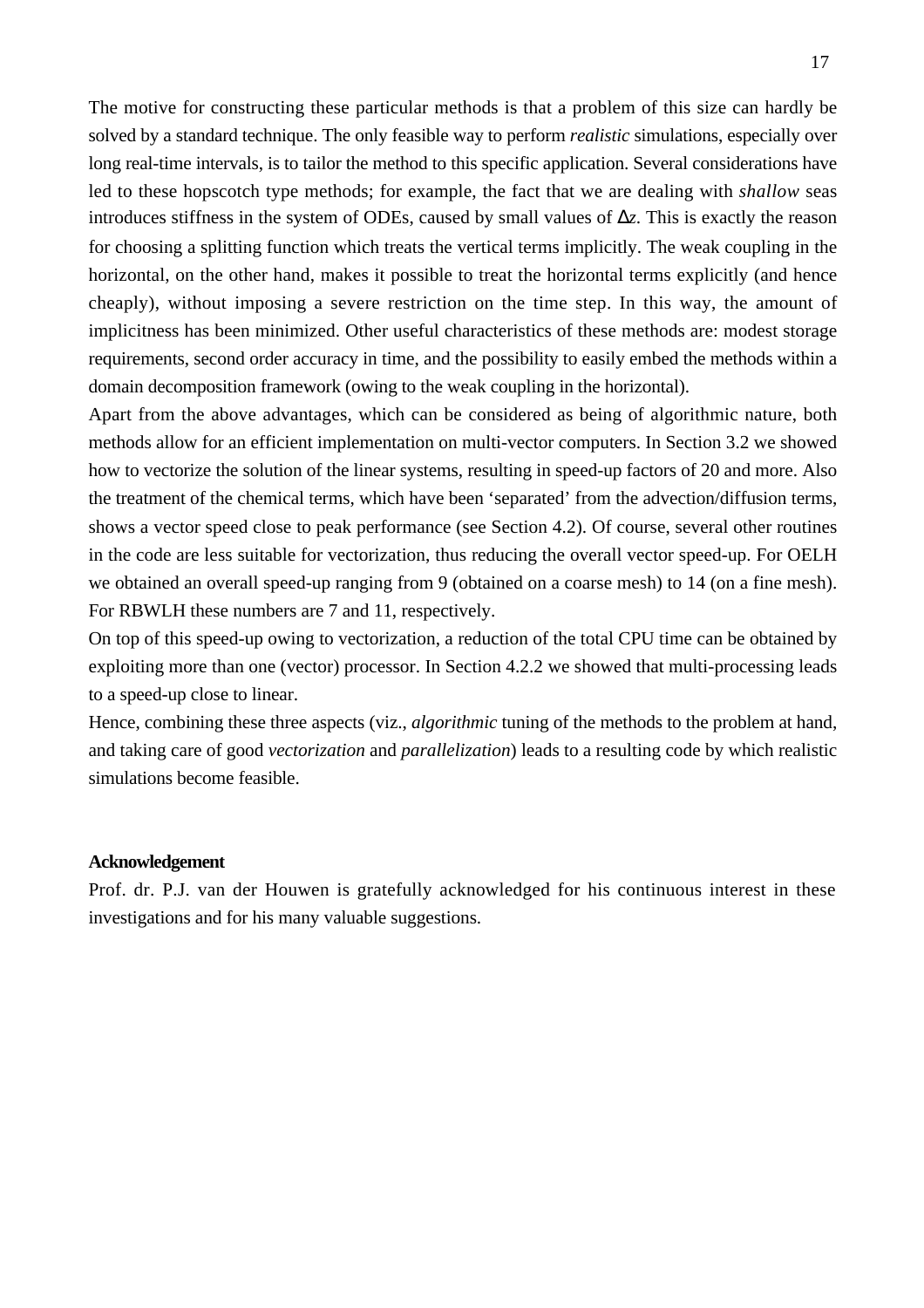# **References**

- [1] Cray Research, Inc., UNICOS Performance Utilities Manual, SR-2040, Edition 7.0.
- [2] D. Dunsbergen, *Particle models for transport in three-dimensional shallow water flow*, Ph. D. Thesis, Delft Technical University, 1994.
- [3] G. Fairweather and R. Mitchell, *A new computational procedure for ADI methods*, SIAM J. Numer. Anal. 4 (1967), 163-170.
- [4] G.H. Golub and C.F. Van Loan, Matrix Computations, The John Hopkins Press, Baltimore, Maryland, 2nd edition, 1989.
- [5] A.R. Gourlay, *Hopscotch: a fast second order partial differential equation solver*, J. Inst. Math. Appl. 6 (1970), 375-390.
- [6] P.J. van der Houwen and J.G. Verwer, *One-step splitting methods for semi-discrete parabolic equations*, Computing 22 (1979), 291-309.
- [7] P.J. van der Houwen and B.P. Sommeijer, *Splitting methods for three-dimensional transport models with interaction terms*, CWI Report NM-R9516, to appear in: ZAMM 76 (1996).
- [8] B. van Leer, *Upwind-difference methods for aerodynamic problems governed by the Euler equations*, Proceedings of the 15th AMS-SIAM Summer Seminar on Applied Mathematics, Scripps Institution of Oceanography, 1983 (B.E. Engquist, S. Osher and R.C.J. Sommerville, Eds.), Lectures in Applied Mathematics 22 - Part 2 (1985), 327-336, AMS, Providence, RI.
- [9] B.P. Sommeijer, P.J. van der Houwen and J.G. Verwer, *On the treatment of time-dependent boundary conditions in splitting methods for parabolic differential equations*, Int. J. Numer. Meth. Engng. 17 (1981), 335-346.
- [10] B.P. Sommeijer, P.J. van der Houwen, and J. Kok, *Time integration of three-dimensional numerical transport models*, Appl. Numer. Math. 16 (1994), 201-225.
- [11] B.P. Sommeijer and J. Kok, *Implementation and performance of the time integration of a 3D numerical transport model*, Intern. J. Numer. Meth. Fluids 21 (1995), 349-367.
- [12] B.P. Sommeijer and J. Kok, *A vector/parallel method for a three-dimensional transport model coupled with bio-chemical terms*, CWI Report NM-R9503.
- [13] G. Strang, *On the construction and comparison of difference schemes*, SIAM J. Numer. Anal. 5 (1968), 506-517.
- [14] J.G. Verwer and B.P. Sommeijer, *Stability analysis of an odd-even line hopscotch method for three-dimensional advection-diffusion problems*, CWI Report NM-R9422 (to appear in SIAM J. Numer. Anal. 1997).